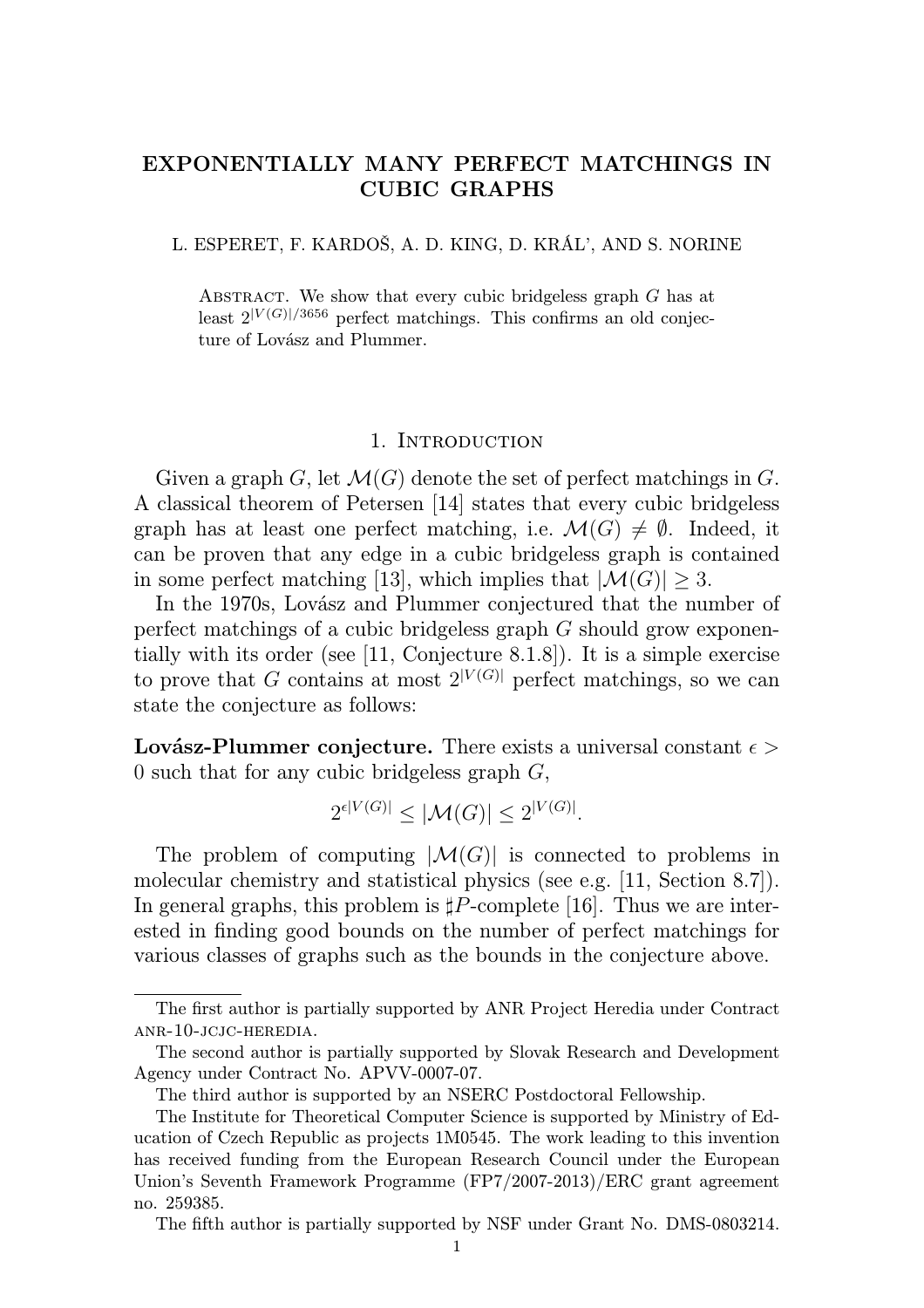For bipartite graphs,  $|M(G)|$  is precisely the permanent of the graph biadjacency matrix. Voorhoeve proved the conjecture for cubic bipartite graphs in 1979 [17]; Schrijver later extended this result to all regular bipartite graphs [15]. We refer the reader to [10] for an exposition of this connection and of an elegant proof of Gurvits generalizing Schrijver's result. For fullerene graphs, a class of planar cubic graphs for which the conjecture relates to molecular stability and aromaticity of fullerene molecules, the problem was settled by Kardoš, Král', Miškuf and Sereni [8]. Chudnovsky and Seymour recently proved the conjecture for all cubic bridgeless planar graphs [1].

The general case has until now remained open. Edmonds, Lovász and Pulleyblank [4] proved that any cubic bridgeless G contains at least  $\frac{1}{4}|V(G)| + 2$  perfect matchings (see also [12]); this bound was later improved to  $\frac{1}{2}|V(G)|$  [9] and then  $\frac{3}{4}|V(G)|-10$  [6]. The order of the lower bound was not improved until Esperet, Kardoš, and Král' proved a superlinear bound in 2009 [5]. The first bound, proved in 1982, is a direct consequence of a lower bound on the dimension of the perfect matching polytope, while the more recent bounds combine polyhedral arguments with analysis of brick and brace decompositions.

In this paper we solve the general case. To avoid technical difficulties when contracting sets of vertices, we henceforth allow graphs to have multiple edges, but not loops. Let  $m(G)$  denote  $|\mathcal{M}(G)|$ , and let  $m^*(G)$ denote the minimum, over all edges  $e \in E(G)$ , of the number of perfect matchings containing e. Our result is the following:

**Theorem 1.** For every cubic bridgeless graph G we have  $m(G) \geq 2^{|V(G)|/3656}.$ 

We actually prove that at least one of two sufficient conditions applies:

Theorem 2. For every cubic bridgeless graph G, at least one of the following holds:

- $[{\bf S1}]$   $m^*(G) \ge 2^{|V(G)|/3656}$ , or
- [S2] there exist  $M, M' \in \mathcal{M}(G)$  such that  $M \triangle M'$  has at least  $|V(G)|/3656$  components.

To see that Theorem 2 implies Theorem 1, we can clearly assume that [S2] holds since  $m^*(G) \leq m(G)$ . Choose  $M, M' \in \mathcal{M}(G)$  such that the set C of components of  $M\triangle M'$  has cardinality at least  $|V(G)|/3656$ , and note that each of these components is an even cycle alternating between M and M'. Thus for any subset  $\mathcal{C}' \subseteq \mathcal{C}$ , we can construct a perfect matching  $M_{\mathcal{C}}$  from M by flipping the edges on the cycles in  $\mathcal{C}'$ , i.e.  $M_{\mathcal{C}'} = M \triangle \bigcup_{C \in \mathcal{C}'} C$ . The  $2^{|\mathcal{C}|}$  perfect matchings  $M_{\mathcal{C}'}$  are distinct, implying Theorem 1.

We cannot discard either of the sufficient conditions [S1] or [S2] in the statement of Theorem 2. To see that [S2] cannot be omitted,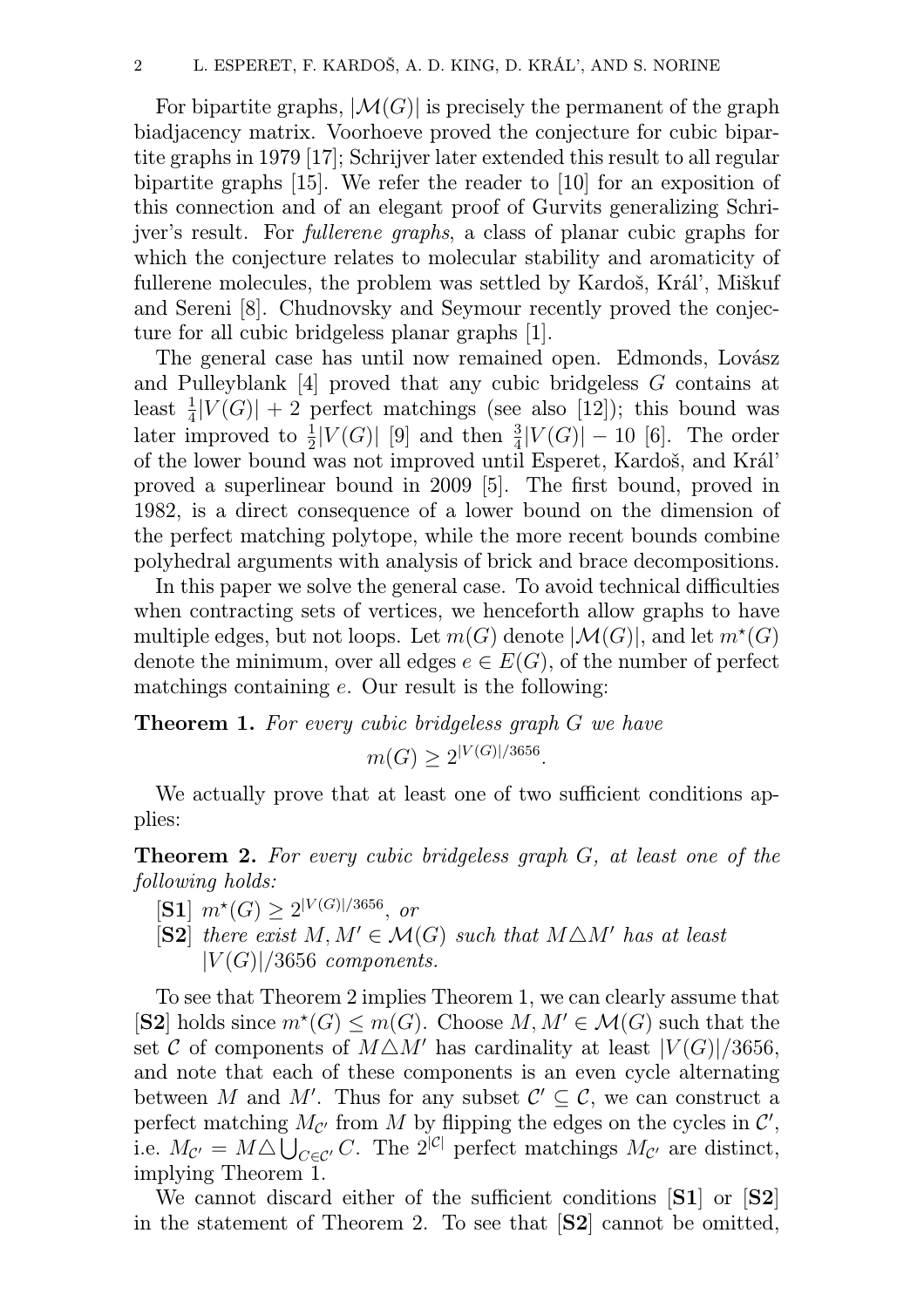

FIGURE 1. A graph cubic bridgeless graph G with  $m^*(G) = 1.$ 

consider the graph depicted in Figure 1 and observe that each of the four bold edges is contained in a unique perfect matching. To see that [S1] cannot be omitted, it is enough to note that there exist cubic graphs with girth logarithmic in their size (see [7] for a construction). Such graphs cannot have linearly many disjoint cycles, so condition [S2] does not hold.

## 1.1. Definitions and notation.

For a graph G and a set  $X \subseteq V(G)$ , G|X denotes the subgraph of G induced by X. For a set  $X \subseteq V(G)$ , let  $\delta(X)$  denote the set of edges with exactly one endpoint in X, and let  $E<sub>X</sub>$  denote the set of edges with at least one endpoint in X, i.e.  $E_X = E(G|X) \cup \delta(X)$ . The set  $C = \delta(X)$  is called an *edge-cut*, or a k-edge-cut, where  $k = |C|$ , and X and  $V(G) \setminus X$  are the sides of C. A k-edge-cut is said to be even (resp. odd) if k is even (resp. odd). Observe that the parity of an edge-cut  $\delta(X)$  in a cubic graph is precisely that of |X|. An edgecut  $\delta(X)$  is cyclic if both  $G|X$  and  $G|(V(G) \setminus X)$  contain a cycle. Observe that every 2-edge-cut in a cubic graph is cyclic. If G contains no edge-cut (resp. cyclic edge-cut) of size less than  $k$ , we say that  $G$  is  $k$ -edge-connected (resp. cyclically  $k$ -edge-connected).

Observe that the number of perfect matchings of a graph is the product of the number of perfect matchings of its connected components. Hence, in order to prove Theorem 1, we restrict ourselves to connected graphs for the remainder of this paper (this means, for example, that we can consider the terms 2-edge-connected and bridgeless to be interchangeable, and the sides of a cut are well-defined).

For a matching M and vertex set X, we say that M covers X or that X is M-covered if every vertex in X is an endpoint of an edge in M. Further, we use  $M|X$  to denote the set  $M \cap E(G|X)$ .

1.2. **Constants.** Let  $x := \log(\frac{4}{3})/\log(2)$ . The following constants appear throughout the paper:

$$
\alpha := \frac{x}{314}, \qquad \beta_1 := \frac{154x}{314}, \qquad \beta_2 := \frac{74x}{314}, \qquad \gamma := \frac{312x}{314}.
$$

We avoid using the numerical values of these constants for the sake of clarity. Throughout the paper we make use of the following inequalities, which can be routinely verified: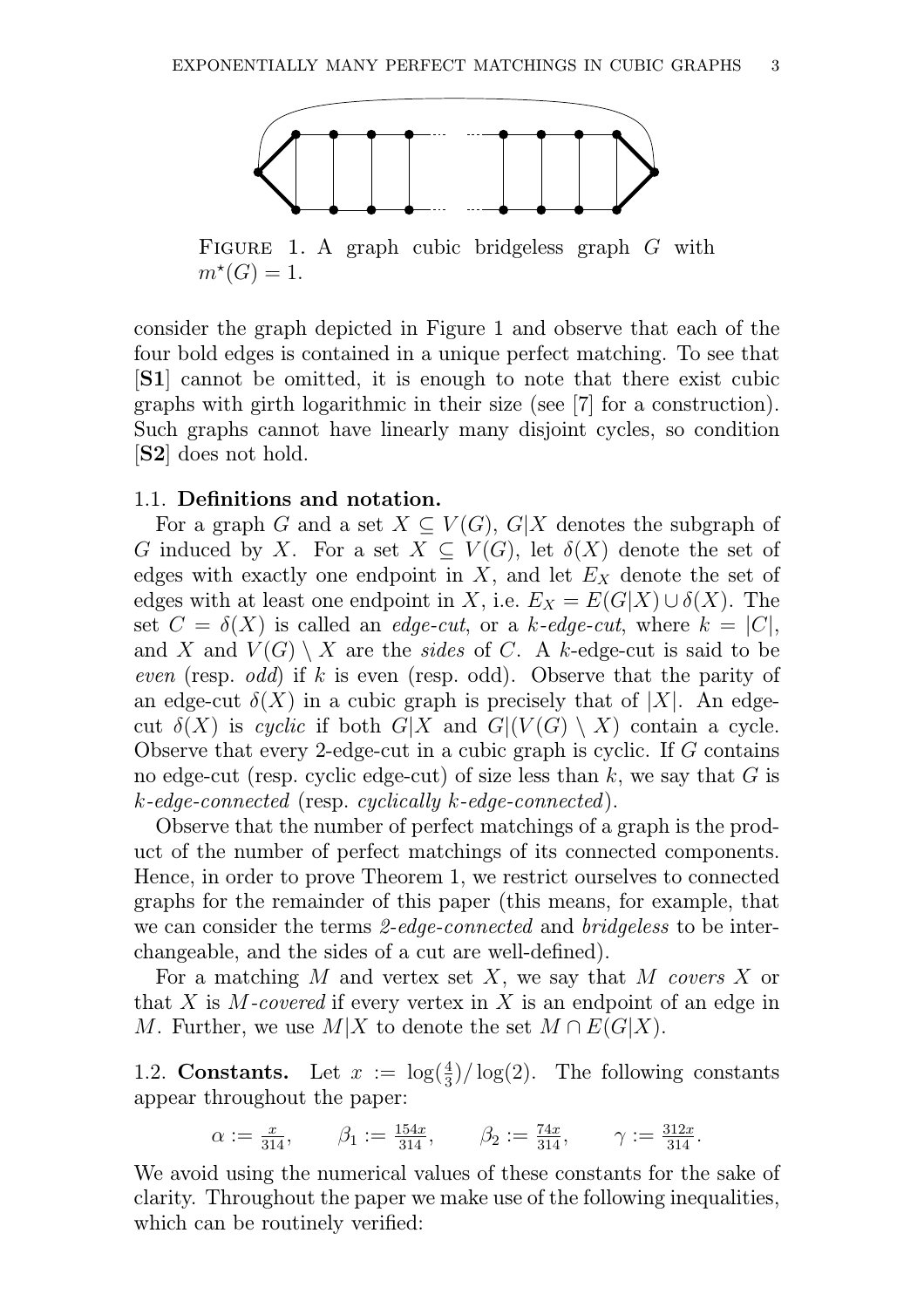$$
(1) \t\t\t 0 < \alpha \leq \beta_2 \leq \beta_1,
$$

(2) 
$$
1/3656 \le \frac{\alpha}{9\beta_1 + 3}
$$

- (3)  $\beta_2 + 6\alpha < \beta_1$ ,
- (4)  $74\alpha \leq \beta_2$
- (5)  $146\alpha \leq \beta_1$ ,
- (6)  $\beta_2 + 80\alpha \leq \beta_1$ ,
- (7)  $6\alpha + \gamma \leq \log(6)/\log(2),$
- (8)  $\gamma + 2\beta_1 + 7\alpha \beta_2 \le 1,$
- (9)  $6\alpha + 2\beta_1 \le \log(\frac{4}{3})/\log(2),$
- (10)  $2\beta_1 + 4\alpha < \gamma$ .

The integer 3656 is chosen minimum so that the system of inequalities above has a solution. Inequalities  $(4)$ ,  $(6)$ ,  $(9)$ , and  $(10)$  are tight.

## 2. The proof of Theorem 2

In this section we sketch the proof of Theorem 2, postponing the proofs of two main lemmas until later sections. Our general approach to Theorem 2 is to reduce on cyclic 2-edge-cuts and cyclic 3-edgecuts and prove inductively that either [S1] or [S2] holds. Dealing with  $[S1]$  is relatively straightforward – perfect matchings containing a given edge behave well with reductions on a cut, which is our main motivation for considering  $m^*(G)$ . To deal with [S2], we do not directly construct perfect matchings M and M' for which  $M\triangle M'$  has many components. Instead, we prove the existence of a vector w in the perfect matching polytope that in turn guarantees the existence of such perfect matchings  $M$  and  $M'$ . In order to do this, we define a special type of vertex set in which a given random perfect matching admits an alternating cycle with high probability (i.e. at least  $\frac{1}{3}$ ). We call these sets *burls* and we call a set of disjoint burls a *foliage* – a large foliage will guarantee the existence of two perfect matchings with many components in their symmetric difference. In the end, the vector w we seek in the perfect matching polytope will be uniformly valued 1  $\frac{1}{3}$  except inside the burls.

## 2.1. Alternating sets and the perfect matching polytope.

To define burls properly, we must first define three notions of a vertex set X being *alternating*. The first is simple. Given a matching  $M$  such that X is M-covered, we say that X is M-alternating if there is another matching M' such that X is M'-covered and  $M\triangle M' \subseteq (G|X)$ . The other two notions require consideration of random variables in  $\mathcal{M}(G)$ .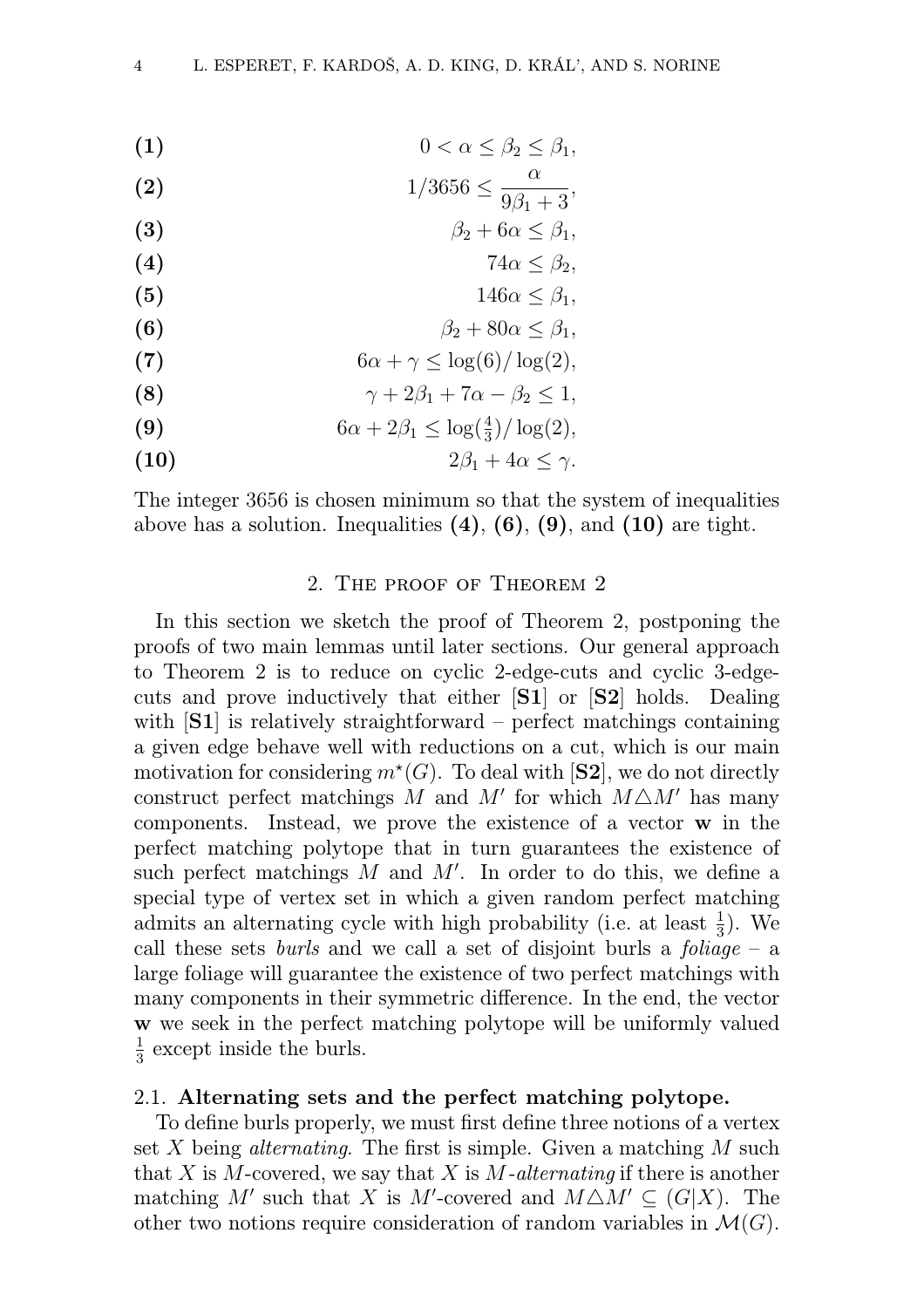Let M be a random perfect matching, i.e. a random variable M in  $\mathcal{M}(G)$ , and let **w** be a real edge weighting in  $\mathbb{R}^{E(G)}$ . We say that **M** corresponds to w (and vice-versa) if for every edge e, we have  $Pr[e \in$  $\mathbf{M} = \mathbf{w}(e)$ . The perfect matching polytope  $\mathcal{PMP}(G)$  is the set of edge weightings w with at least one corresponding random variable  $M_w$  on  $\mathcal{M}(G)$ . The second notion of an alternating set involves a weighting  $\mathbf{w} \in \mathcal{PMP}(G)$ . For such w we say that X is w-alternating if for every  $M_w$  corresponding to w, we have

 $Pr[X \text{ is } \mathbf{M}_{\mathbf{w}}\text{-alternating}] > 1/3.$ 

If  $\{X_1, \ldots, X_k\}$  is a collection of disjoint w-alternating sets, then for a random variable  $M_w$  in  $\mathcal{M}(G)$  corresponding to w, the probability that  $\mathbf{M}_{\mathbf{w}}$  is  $X_i$ -alternating for at least  $k/3$  values of i is non-zero. Thus  $[\mathbf{S2}]$ is satisfied as long as we have a vector  $\mathbf{w} \in \mathcal{PMP}(G)$  and a collection of at least  $\frac{3}{3656} \cdot |V(G)|$  disjoint w-alternating sets. Unfortunately the notion of w-alternating sets has a troublesome shortcoming: When deciding whether or not X is a w-alternating set, we want the freedom to ignore the weighting w on edges not intersecting X.

Thus for the third notion of an alternating set, we look at partial edge weightings. Given a vertex set X, let  $w<sub>X</sub>$  be a weighting on the edges of  $E<sub>X</sub>$ , i.e. those edges with at least one endpoint in X. Let  $\mathcal{M}(G, X)$  denote the set of matchings contained in  $E_X$  and covering X. As with edge weightings in  $\mathbb{R}^{E(G)}$ , we say that a random variable  $\mathbf{M}_{\mathbf{w}}^X \in \mathcal{M}(G,X)$  corresponds to  $\mathbf{w}_X$  (and vice-versa) if for every edge  $e \in E_X$ , we have  $Pr[e \in M] = w(e)$ . We say that the set X is strongly  $\mathbf{w}_X$ -alternating if for every random variable  $\mathbf{M}_\mathbf{w}^X$  on  $\mathcal{M}(G,X)$ corresponding to  $w<sub>X</sub>$ , we have

$$
\Pr[X \text{ is } \mathbf{M}_{\mathbf{w}}^X\text{-alternating}] \ge 1/3.
$$

Given an edge weighting  $w$  and an edge set  $E'$  such that  $w$  gives each edge in E' a weight, let  $\mathbf{w}|E'$  denote the restriction of  $\mathbf{w}$  to E'. Clearly, if we have a total edge weighting  $\mathbf{w} \in \mathcal{PMP}(G)$  such that a vertex set X is strongly  $(\mathbf{w}|E_X)$ -alternating, then X is w-alternating.

We now extend this idea. We wish to take a collection of disjoint vertex sets  $\{X_1, \ldots, X_k\}$  and partial edge weightings  $\mathbf{w}_{X_i}$  such that each  $X_i$  is strongly  $\mathbf{w}_{X_i}$ -alternating, and construct from them a total edge weighting **w** such that each  $X_i$  is **w**-alternating. To do this as simply as possible we want w, which must be in  $\mathcal{PMP}(G)$ , to agree with each  $w_{X_i}$ . Thus we certainly want the partial weightings to agree – this only concerns edges on the boundaries of the vertex sets – but we need more restrictions. To determine a sufficient set of restrictions for  $w_{X_i}$ , we use Edmonds' characterization of the perfect matching polytope:

**Theorem 3** (Edmonds [3]). Let G be a graph and let w be a vector in  $\mathbb{R}^{E(G)}$ . Then **w** is in  $\mathcal{PMP}(G)$  precisely if the following hold: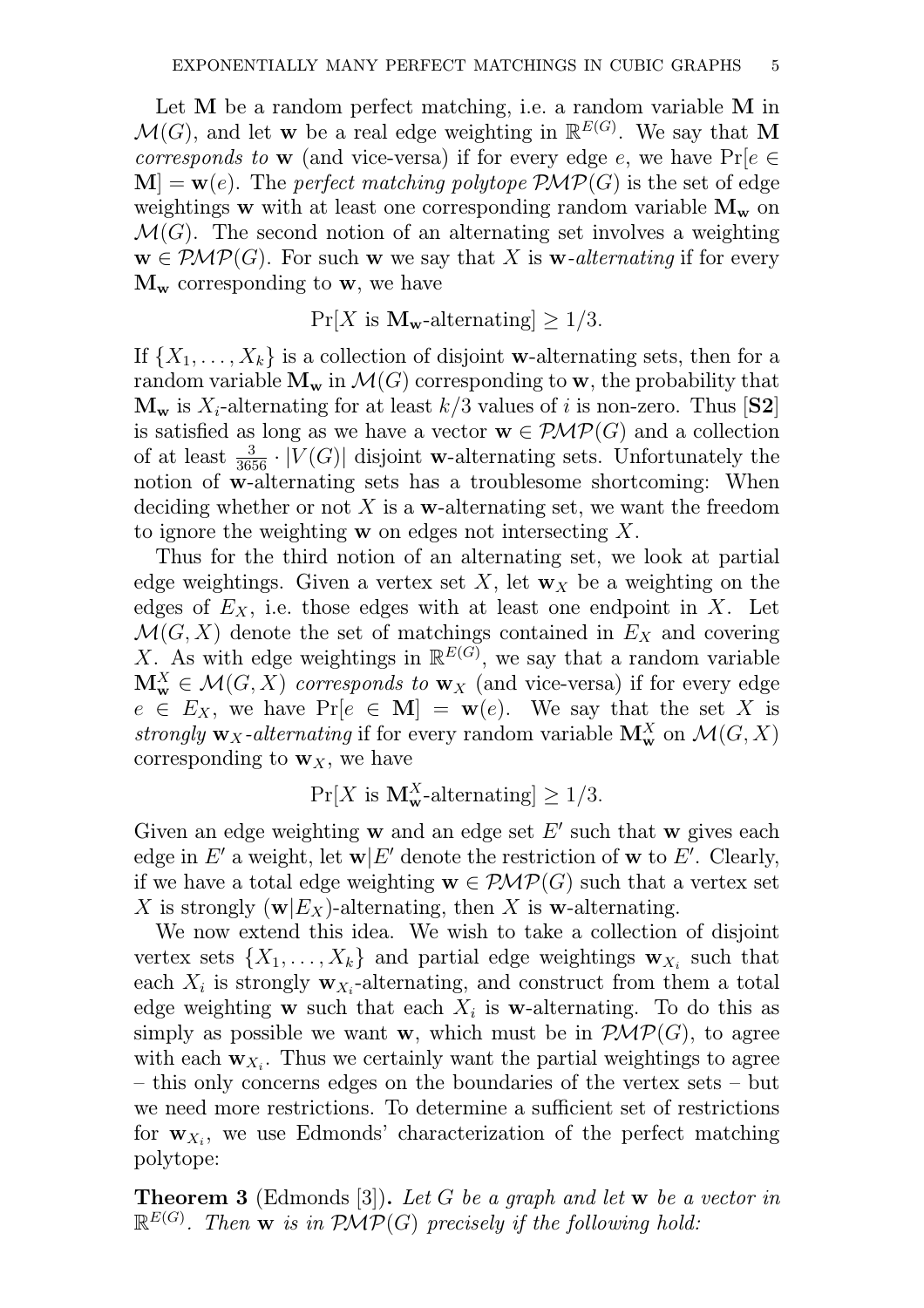- (i)  $0 \leq \mathbf{w}(e) \leq 1$  for each  $e \in E(G)$ ,
- (ii)  $\mathbf{w}(\delta({v}) = 1$  for each vertex  $v \in V$ , and
- (iii)  $\mathbf{w}(\delta(X)) \geq 1$  for each  $X \subseteq V$  of odd cardinality.

This characterization immediately tells us that for any bridgeless cubic graph, the vector  $\frac{1}{3}$ , i.e. the vector valued  $\frac{1}{3}$  on each edge, is in  $\mathcal{PMP}(G)$ . Given a vertex set X, let  $\partial X$  denote the set of vertices in X incident to edges in  $\delta(X)$ . We say that a partial edge weighting  **on**  $E<sub>X</sub>$  **is extendable from X if it satisfies the following sufficient** restrictions:

- **EXT1:**  $\mathbf{w}_X(e) \in \{0, \frac{1}{3}\}$  $\frac{1}{3}, \frac{2}{3}$  $\frac{2}{3}$  for each  $e \in E_X$ ,
- **EXT2:**  $\mathbf{w}_X(\delta({v})) = 1$  for each vertex  $v \in X$ ,
- **EXT3:**  $\mathbf{w}_X(e) = \frac{1}{3}$  for each  $e \in \delta(X)$ ,
- EXT4:  $\mathbf{w}_X(C) \geq \frac{1}{3}$  $\frac{1}{3}$  for every non-empty edge-cut C in  $G|X$ ,
- **EXT5:** if  $w_X(C) < 1$  for some edge-cut C in G|X with |C| odd then either  $|C| = 1$  or one of the sides of C contains exactly one vertex in  $\partial X$ .

We are finally ready to formally define burls and foliages. A vertex set X is a *burl* if there exists a vector  $\mathbf{w}_X \in \mathbb{R}^{E_X}$  such that (1) X is  $\mathbf{w}_X$ -alternating, and (2)  $\mathbf{w}_X$  is extendable from X. In this case we say that  $w<sub>X</sub>$  is a *certificate* for the burl X. Again, a collection of disjoint vertex sets  $\{X_1, \ldots, X_k\}$  is a *foliage* if each  $X_i$  is a burl.

We already noted that  $\frac{1}{3} \in \mathcal{PMP}(G)$ . We can also verify that for any vertex set X, the partial weighting  $\frac{1}{3}$   $E_X$  is extendable from X. Actually, much more is true. The following lemma clarifies our motivation for the definition of a foliage:

**Lemma 4.** Let G be a cubic bridgeless graph, let  $\mathcal{X} = \{X_1, \ldots, X_k\}$ be a foliage, and for each i let  $\mathbf{w}_{X_i}$  be a certificate for  $X_i$ . Let  $\mathbf{w}$  be an edge weighting for G defined as

$$
\mathbf{w}(e) = \begin{cases} \mathbf{w}_{X_i}(e) & \text{if } e \in E(G|X_i) \\ 1/3 & \text{if } e \notin \bigcup_i E(G|X_i) \end{cases}
$$

Then every set  $X_i \in \mathcal{X}$  is **w**-alternating.

*Proof.* Since every partial weighting  $w_{X_i}$  is equal to  $\frac{1}{3}$  on the boundary of  $X_i$ , we know that each  $X_i$  is strongly  $(\mathbf{w}|E_{X_i})$ -alternating. Therefore each  $X_i$  is w-alternating. It remains to confirm that  $\mathbf{w} \in \mathcal{PMP}(G)$ . By Theorem 3 it suffices to check that w satisfies conditions (i), (ii) and (iii). The first two conditions are satisfied by (EXT1), (EXT2) and (EXT3). To verify (iii), consider an odd  $Y \subseteq V(G)$ . We show that  $\mathbf{w}(\delta(Y)) \geq 1.$ 

It follows from  $(EXT1)$  and  $(EXT2)$  that  $3w(\delta(Y))$  is an odd integer. Therefore, it is sufficient to verify that  $\mathbf{w}(\delta(Y)) > 1/3$ . Let  $X_i \in \mathcal{X}$ be such that  $C = \delta(Y) \cap E(G|X_i)$  is a non-empty edge-cut in  $G|X_i$ . (If no such  $X_i$  exists then  $\mathbf{w}(\delta(Y)) \geq \frac{1}{3}$  $\frac{1}{3}|\delta(Y)| \geq 1$  by (EXT3).) It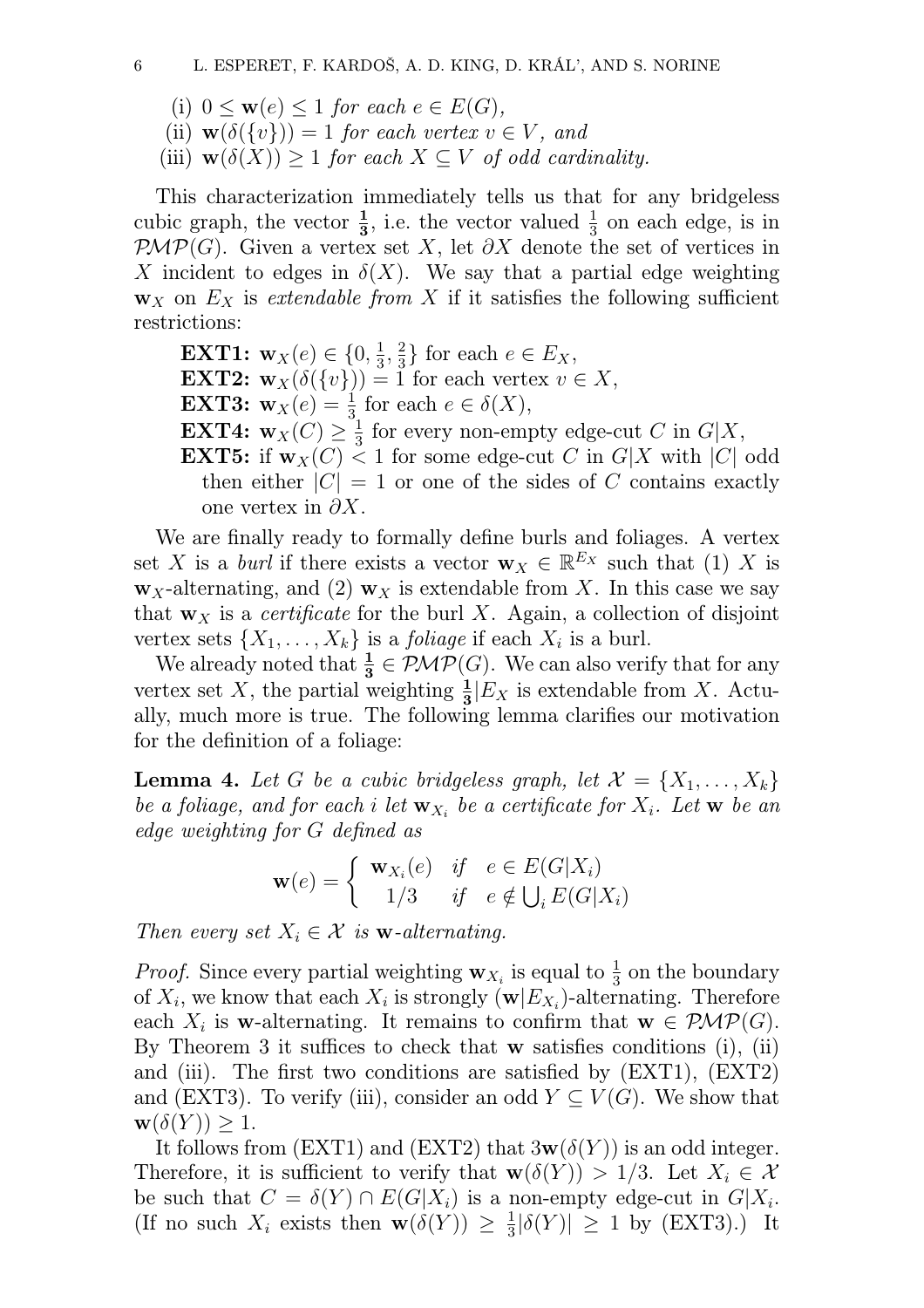follows from (EXT1), (EXT2) and (EXT3) that  $|C|$  and  $3w(C)$  have the same parity. Therefore,  $w(\delta(Y)) > 1/3$  by (EXT3) and (EXT4), unless |C| is odd and  $\delta(Y) = C$ . In this last case, we have  $|C| > 1$ , as  $G$  is bridgeless and by  $(EXT5)$  one of the sides of  $C$ , without loss of generality  $X_i \cap Y$ , contains exactly one vertex in  $\partial X_i$ . Then  $\delta(Y \setminus X_i)$ consists only of edges incident to this vertex, contradicting once again the fact that G is bridgeless.

In light of what we have already discussed, we get the following key fact as a consequence:

**Corollary 5.** If a cubic bridgeless graph G contains a foliage  $\mathcal{X}$ , then there exist perfect matchings  $M, M' \in \mathcal{M}(G)$  such that  $M \triangle M'$  has at least  $|\mathcal{X}|/3$  components.

## 2.2. Burls, twigs, and foliage weight.

We now introduce a special class of burls. Let G be a cubic bridgeless graph and let  $X \subseteq V(G)$ . We say that X is a 2-twig if  $|\delta(X)| = 2$ , and X is a 3-twig if  $|\delta(X)| = 3$  and  $|X| > 5$  (that is, X is not a triangle or a single vertex). A twig in G is a 2- or 3-twig. Before we prove that every twig is a burl, we need a simple lemma.

Lemma 6. Let G be a cubic bridgeless graph. Then

- (1)  $m(G e) \geq 2$  for every  $e \in E(G)$ , and
- (2)  $m(G) \geq 4$  if  $|V(G)| \geq 6$ . In particular, for any  $v \in V(G)$  there is an  $e \in \delta({v})$  contained in at least two perfect matchings.

Proof. The first item follows from the classical result mentioned in the introduction: every edge of a cubic bridgeless graph is contained in a perfect matching. The second is implied by the bound  $m(G) \ge \frac{1}{2}|V(G)| + 2$  from [4]. 1  $\frac{1}{4}|V(G)| + 2$  from [4].

**Lemma 7.** Every twig  $X$  in a cubic bridgeless graph  $G$  is a burl.

*Proof.* We show that  $\mathbf{w}_X = \frac{1}{3}$  $\frac{1}{3}$ |E<sub>X</sub> is a certificate for X. As we already noted,  $w_X$  is extendable from X. Let  $M_w^X$  be a random matching in  $\mathcal{M}(G, X)$  corresponding to  $\mathbf{w}_X$ , as in the definition of a strongly alternating set.

If X is a 2-twig, let H be obtained from  $G|X$  by adding an edge e joining the vertices in  $\partial X$ . Then H is cubic and bridgeless. By applying Lemma 6(1) to H, we see that the set X is M-alternating for every  $M \in \mathcal{M}(G,X)$  such that  $M \cap \delta(X) = \emptyset$ . As  $Pr[\mathbf{M}_{\mathbf{w}}^X \cap \delta(X) = \emptyset] \ge$  $1 - M_w^X(\delta(X)) = 1/3$ , we conclude that X is strongly  $w_X$ -alternating.

Suppose now that X is a 3-twig. Let  $\delta(X) = \{e_1, e_2, e_3\}$ . Let H be obtained from G by identifying all the vertices in  $V(G) - X$  (removing loops but preserving multiple edges). We apply Lemma  $6(2)$  to H, which is again cubic and bridgeless. It follows that for some  $1 \leq i \leq 3$ , the edge  $e_i$  is in at least two perfect matchings of H. Therefore X is M-alternating for every  $M \in \mathcal{M}(G,X)$  such that  $M \cap \delta(X) = \{e_i\}.$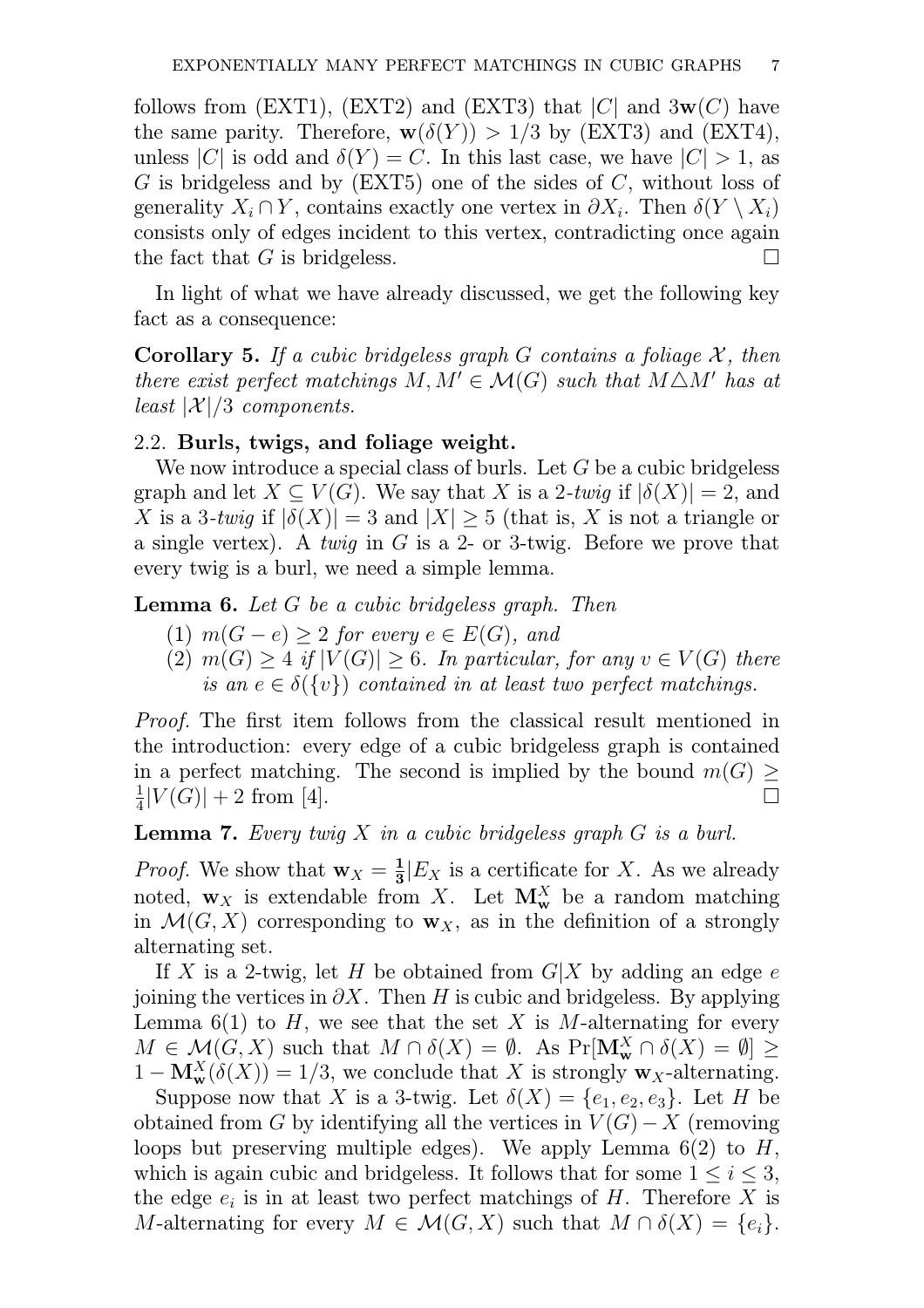Finally,  $Pr[\mathbf{M}_{\mathbf{w}}^X \cap \delta(X) = \{e_i\}] = 1/3$  and thus X is strongly  $\mathbf{w}_X$ . alternating.  $\Box$ 

The weight of a foliage X containing k twigs is defined as  $fw(X) :=$  $\beta_1 k + \beta_2(|\mathcal{X}| - k)$ , that is each twig has weight  $\beta_1$  and each non-twig burl has weight  $\beta_2$ . Let  $fw(G)$  denote the maximum weight of a foliage in a graph G.

#### 2.3. Reducing on small edge-cuts.

We now describe how we reduce on 2-edge-cuts and 3-edge-cuts, and consider how these operations affect  $m^*(G)$  and foliages. Let C be a 3-edge-cut in a cubic bridgeless graph G. The two graphs  $G_1$  and  $G_2$ obtained from G by identifying all vertices on one of the sides of the edge-cut (removing loops but preserving multiple edges) are referred to as C-contractions of G and the vertices in  $G_1$  and  $G_2$  created by this identification are called new.

We need a similar definition for 2-edge-cuts. Let  $C = \{e, e'\}$  be a 2-edge-cut in a cubic bridgeless graph  $G$ . The two  $C$ -contractions  $G_1$ and  $G_2$  are now obtained from G by deleting all vertices on one of the sides of  $C$  and adding an edge joining the remaining ends of  $e$  and  $e'$ . The resulting edge is now called *new*.

In both cases we say that  $G_1$  and  $G_2$  are obtained from G by a cut-contraction. The next lemma provides some useful properties of cut-contractions.

**Lemma 8.** Let  $G$  be a graph, let  $C$  be a 3- or a 2-edge-cut in  $G$ , and let  $G_1$  and  $G_2$  be the two C-contractions. Then

- (1)  $G_1$  and  $G_2$  are cubic bridgeless graphs,
- $(2)$   $m^*(G) \geq m^*(G_1) m^*(G_2)$ , and
- (3) For  $i = 1, 2$  let  $\mathcal{X}_i$  be a foliage in  $G_i$  such that for every  $X \in \mathcal{X}_i$ , if  $|C| = 3$  then X does not contain the new vertex, and if  $|C| = 2$  then  $E(G_i|X)$  does not contain the new edge. Then  $\mathcal{X}_1 \cup \mathcal{X}_2$  is a foliage in G. In particular, we have  $fw(G) \ge$  $fw(G_1) + fw(G_2) - 2\beta_1.$

Proof.

- (1) This can be confirmed routinely.
- (2) Consider first the case of the contraction of a 2-edge-cut  $C =$  $\delta(X)$  in G. Let e be an edge with both ends in  $X = V(G_1)$ . Every perfect matching of  $G_1$  containing e combines either with  $m^*(G_2)$  perfect matchings of  $G_2$  containing the new edge of  $G_2$ , or with  $2m^*(G_2)$  perfect matchings of  $G_2$  avoiding the new edge of  $G_2$ . If e lies in C, note that perfect matchings of  $G_1$  and  $G_2$ containing the new edges can be combined into perfect matchings of G containing C. Hence, e is in at least  $m^*(G_1) m^*(G_2)$ perfect matchings of G.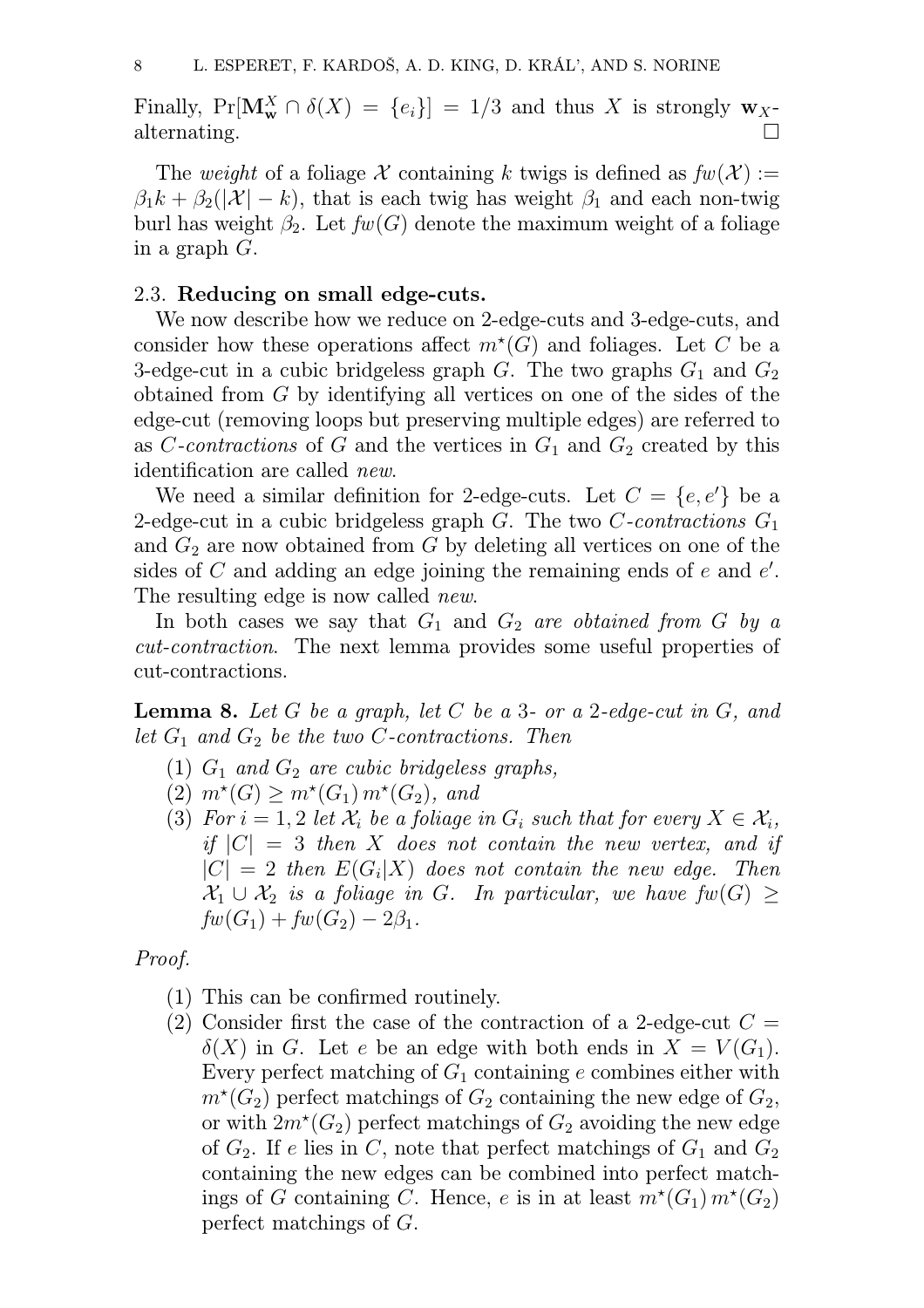Now consider a 3-edge-cut  $C = \delta(X)$ . If e has both ends in  $X \subset V(G_1)$ , perfect matchings of  $G_1$  containing e combine with perfect matchings of  $G_2$  containing either of the 3 edges of  $C$ . If e is in C, perfect matchings containing e in  $G_1$  and  $G_2$  can also be combined into perfect matchings of  $G$ . In any case,  $e$  is in at least  $m^*(G_1) m^*(G_2)$  perfect matchings of G.

(3) By (EXT3), the coordinates of the new elements (if they are defined) in their respective certificates are precisely 1/3, so assigning  $1/3$  (if necessary) to the edges of C in G yields valid certificates for the elements of  $\mathcal{X}_1 \cup \mathcal{X}_2$ . Since  $\beta_1 \geq \beta_2$ , this implies  $fw(G) > fw(G_1) + fw(G_2) - 2\beta_1$ . implies  $fw(G) \geq fw(G_1) + fw(G_2) - 2\beta_1$ .

It is not generally advantageous to reduce on a 3-edge-cut arising from a triangle, unless this reduction leads to a chain of similar reductions. Thus we wish to get rid of certain triangles from the outset. We say that a triangle sharing precisely one edge with a cycle of length three or four in a graph G is relevant, and otherwise it is irrelevant. A graph G is pruned if it contains no irrelevant triangles. The following easy lemma shows that we can prune a bridgeless cubic graph by repeated cut-contraction without losing too many vertices.

**Lemma 9.** Let G be a cubic bridgeless graph, and let k be the size of maximum collection of vertex-disjoint irrelevant triangles in G. Then one can obtain a pruned cubic bridgeless graph G' from G with  $|V(G')| \ge$  $|V(G)| - 2k$  by repeatedly contracting irrelevant triangles.

*Proof.* We proceed by induction on k. Let a graph  $G''$  be obtained from G by contracting an irrelevant triangle T. The graph  $G''$  is cubic and bridgeless by Lemma  $8(1)$ . Since T is irrelevant in G, the unique vertex of  $G''$  obtained by contracting  $T$  is not in a triangle in  $G''$ . Therefore if  $\mathcal T$  is a collection of vertex disjoint irrelevant triangles in  $G''$  then  $\mathcal{T} \cup \{T\}$  is such a collection in G. (After the contraction of an irrelevant triangle, triangles that were previously irrelevant might become relevant, but the converse is not possible.) It follows that  $|T| \leq k - 1$ . By applying the induction hypothesis to  $G''$ , we see that the lemma holds for  $G$ . the lemma holds for G.

Corollary 10. Let G be a cubic bridgeless graph. Then we can obtain a cubic bridgeless pruned graph G' from G with  $|V(G')| \geq |V(G)|/3$  by repeatedly contracting irrelevant triangles.

We wish to restrict our attention to pruned graphs, so we must make sure that the function  $m^*(G)$  and the maximum size of a foliage does not increase when we contract a triangle.

**Lemma 11.** Let  $G'$  be obtained from a graph  $G$  by contracting a triangle. Then  $m^*(G') \leq m^*(G)$  and the maximum size of a foliage in G' is at most the maximum size of a foliage in G.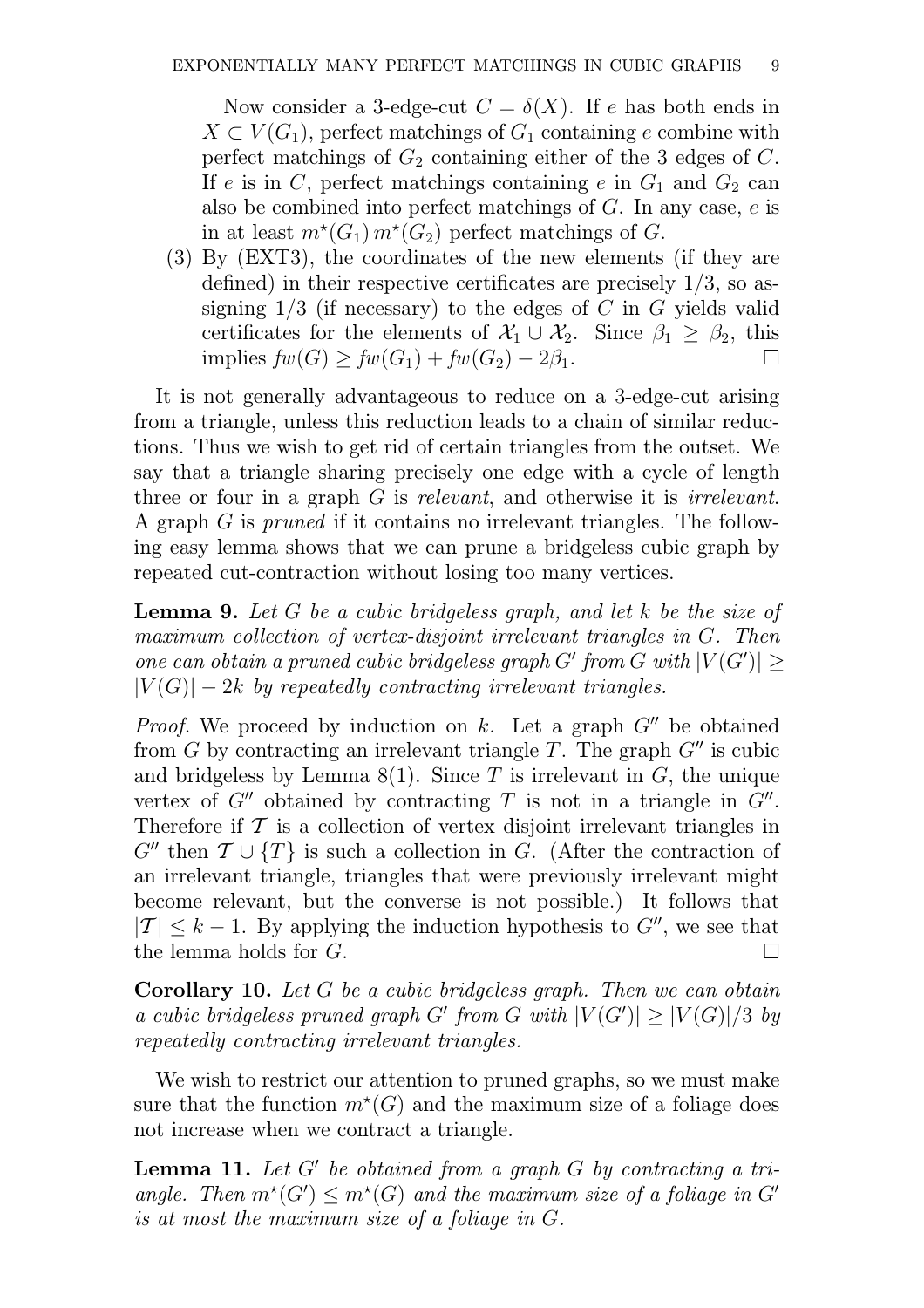*Proof.* Let  $xyz$  be the contracted triangle, and let  $e_x$ ,  $e_y$ , and  $e_z$  be the edges incident with  $x, y, z$  and not contained in the triangle in  $G$ . Let t be the vertex of  $G'$  corresponding to the contraction of  $xyz$ . Every perfect matching  $M'$  of  $G'$  has a canonical extension  $M$  in  $G$ : assume without loss of generality that  $e_x$  is the unique edge of  $M'$  incident to t. Then M consists of the union of  $M'$  and yz. Observe that perfect matchings in G containing  $yz$  necessarily contain  $e_x$ , so every edge of G is contained in at least  $m^*(G')$  perfect matchings.

Now consider a burl X' in G' containing t, and let  $\mathbf{w}'$  a the certificate for X'. Let w be the vector w' with three new coordinates  $w(xy) =$  $\mathbf{w}'(e_z)$ ,  $\mathbf{w}(yz) = \mathbf{w}'(e_x)$  and  $\mathbf{w}(xz) = \mathbf{w}'(e_y)$ , then w is a certificate showing that  $X = X' \cup \{x, y, z\} \setminus t$  is a burl in G. Properties (EXT1), (EXT2), and (EXT3) are trivially satisfied. Now consider an edgecut C in G|X. If  $B = C \cap \{xy, yz, xz\}$  is empty, (EXT4) and (EXT5) follow directly from the fact that  $\mathbf{w}'$  is a certificate for X'. Otherwise B contains precisely two elements, say xy and yz. Then we have  $w(C)$  $\mathbf{w}(xy) + \mathbf{w}(yz) \geq \frac{1}{3}$  $\frac{1}{3}$  by (EXT1) and (EXT2), and therefore, (EXT4) follows. If  $|C| \geq 3$  is odd and  $\mathbf{w}(C) < 1$ , then without loss of generality  $w(xy) = 0$ . Using (EXT4) it can be checked that only one of the following two cases applies:

If  $C \cap \{e_x, e_z\} = \emptyset$  then  $C' = C \cup \{e_x, e_z\} \setminus \{xy, yz\}$  is an edge-cut of the same weight and cardinality as C in  $G|X$ , but also in  $G'|X'$ , and consequently, (EXT5) follows.

If  $C \cap E_{\{x,y,z\}} = \{xy, yz, e_z\}$  then C has cardinality at least five and  $C'' = C \cup \{e_x\} \setminus \{xy, yz, e_z\}$  is an odd edge-cut in  $G|X$ , but also in  $G'|X'$  of cardinality at least 3 and weight  $\mathbf{w}(C'') = \mathbf{w}(C)$ . Since  $\mathbf{w}'$ satisfies (EXT5), w also satisfies (EXT5) in this case.

Since a burl avoiding  $t$  in  $G'$  is also a burl in  $G$ , it follows from the analysis above that the maximum size of a foliage cannot increase when we contract a triangle.  $\Box$ 

## 2.4. Proving Theorem 2.

We say that G has a core if we can obtain a cyclically 4-edgeconnected graph G' with  $|V(G')| \geq 6$  by applying a (possibly empty) sequence of cut-contractions to G (recall that this notion was defined in the previous subsection).

We will deduce Theorem 2 from the next two lemmas. This essentially splits the proof into two cases based on whether or not G has a core.

**Lemma 12.** Let G be a pruned cubic bridgeless graph. Let  $Z \subseteq V(G)$ be such that  $|Z| \geq 2$  and  $|\delta(Z)| = 2$ , or  $|Z| \geq 4$  and  $|\delta(Z)| = 3$ . Suppose that the  $\delta(Z)$ -contraction G' of G with  $Z \subseteq V(G')$  has no core. Then there exists a foliage  $\mathcal X$  in G with  $\bigcup_{X \in \mathcal X} X \subseteq Z$  and

$$
fw(\mathcal{X}) \ge \alpha |Z| + \beta_2.
$$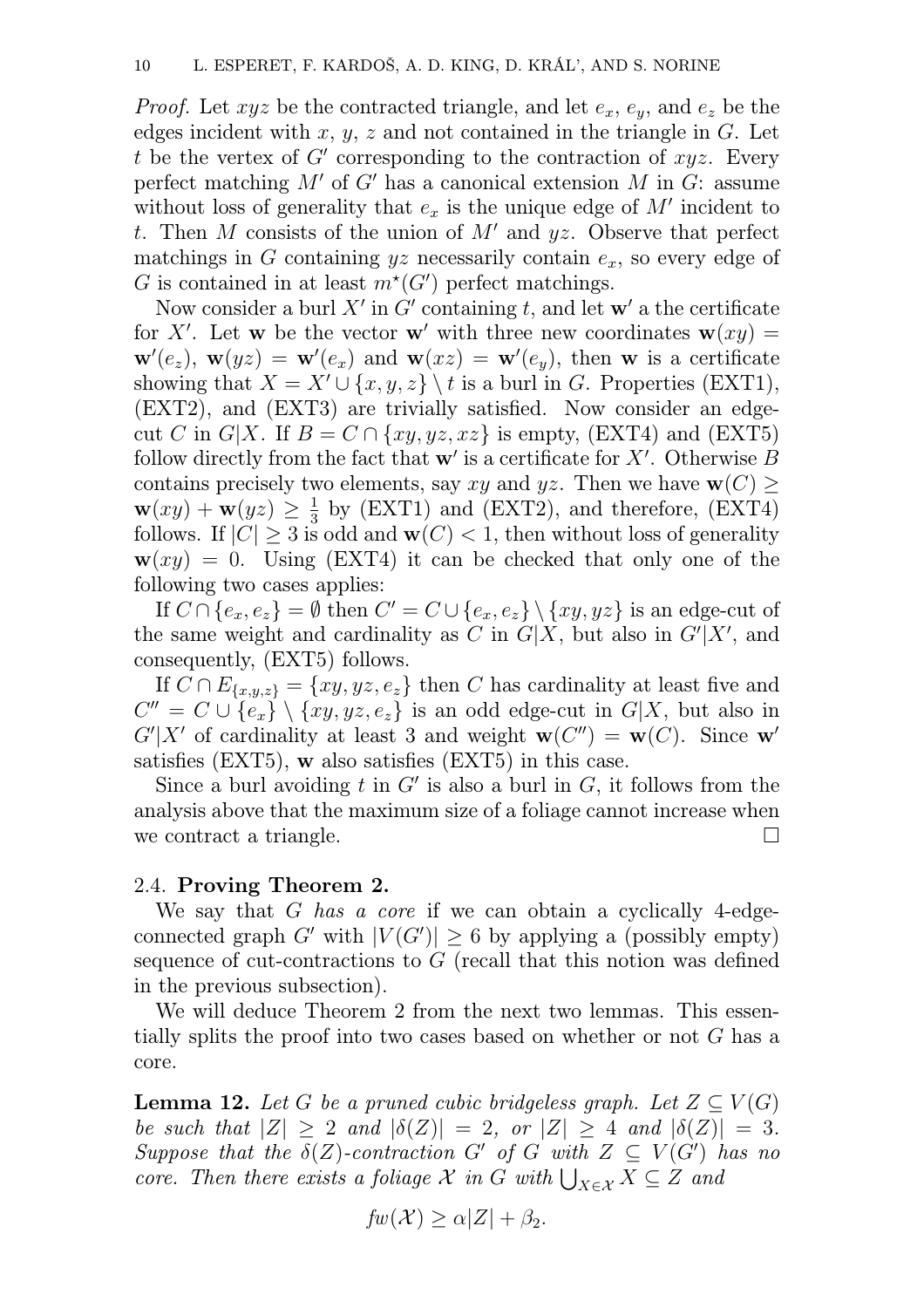By applying Lemma 12 to a cubic graph G without a core and  $Z =$  $V(G) \setminus \{v\}$  for some  $v \in V(G)$ , we obtain the following.

Corollary 13. Let G be a pruned cubic bridgeless graph without a core. Then

$$
fw(G) \ge \alpha(|V(G)| - 1) + \beta_2.
$$

On the other hand, if G has a core, we will prove that either  $fw(G)$  is linear in the size of  $G$  or every edge of  $G$  is contained in an exponential number of perfect matchings.

Lemma 14. Let G be a pruned cubic bridgeless graph. If G has a core then

$$
m^*(G) \ge 2^{\alpha |V(G)| - fw(G) + \gamma}.
$$

We finish this section by deriving Theorem 2 from Lemmas 12 and 14.

*Proof of Theorem 2.* Let  $\epsilon := 1/3656$ . By Corollary 10 there exists a pruned cubic bridgeless graph G' with  $|V(G')| \geq |V(G)|/3$  obtained from G by repeatedly contracting irrelevant triangles. Suppose first that  $G'$  has a core. By Corollary 10 and Lemmas 11 and 14, condition [S1] holds as long as  $\epsilon |V(G)| \leq \alpha |V(G)|/3 - fw(G')$ . Therefore we assume  $fw(G') \geq \left(\frac{\alpha}{3}\right)$  $\frac{\alpha}{3} - \epsilon$ |V(G)|. It follows from the definition of  $fw(G')$ that G' has a foliage containing at least  $(\frac{\alpha}{3})$  $\frac{\alpha}{3} - \epsilon$ )| $V(G)$ |/ $\beta_1$  burls. If  $G'$ has no core then by Corollary 13 and the fact that  $\alpha \leq \beta_2$ ,  $fw(G') \geq$  $\alpha(|V(G')|-1)+\beta_2 \geq \alpha|V(G')|$ , so G' contains a foliage of size at least  $\alpha |V(G')|/\beta_1 \ge \alpha |V(G)|/3\beta_1$ . In both cases condition [S2] holds by Corollary 5 and Lemma 11, since Equation (2) tells us that  $3\epsilon \leq$  $\left(\frac{\alpha}{3}\right)$ 3  $-\epsilon$ )/ $\beta_1$ .

#### 3. Cut decompositions

In this section we study cut decompositions of cubic bridgeless graphs. We mostly follow notation from [1], however we consider 2- and 3-edgecuts simultaneously. Cut decompositions play a crucial role in the proof of Lemma 12 in the next section.

Let  $G$  be a graph. A non-trivial cut-decomposition of  $G$  is a pair  $(T, \phi)$  such that:

- T is a tree with  $E(T) \neq \emptyset$ ,
- $\bullet \phi: V(G) \to V(T)$  is a map, and
- $|\phi^{-1}(t)| + \deg_T(t) \geq 3$  for each  $t \in V(T)$ .

For an edge f of T, let  $T_1$ ,  $T_2$  be the two components of  $T \setminus f$ , and for  $i = 1, 2$  let  $X_i = \phi^{-1}(T_i)$ . Thus  $(X_1, X_2)$  is a partition of  $V(G)$  that induces an edge-cut denoted by  $\phi^{-1}(f)$ . If  $|\phi^{-1}(f)| \in \{2,3\}$  for each  $f \in E(T)$  we call  $(T, \phi)$  a small-cut-decomposition of G.

Let  $(T, \phi)$  be a small-cut-decomposition of a 2-edge-connected cubic graph G, and let  $T_0$  be a subtree of T such that  $\phi^{-1}(V(T_0)) \neq \emptyset$ . Let  $T_1, \ldots, T_s$  be the components of  $T \setminus V(T_0)$ , and for  $1 \leq i \leq s$  let  $f_i$  be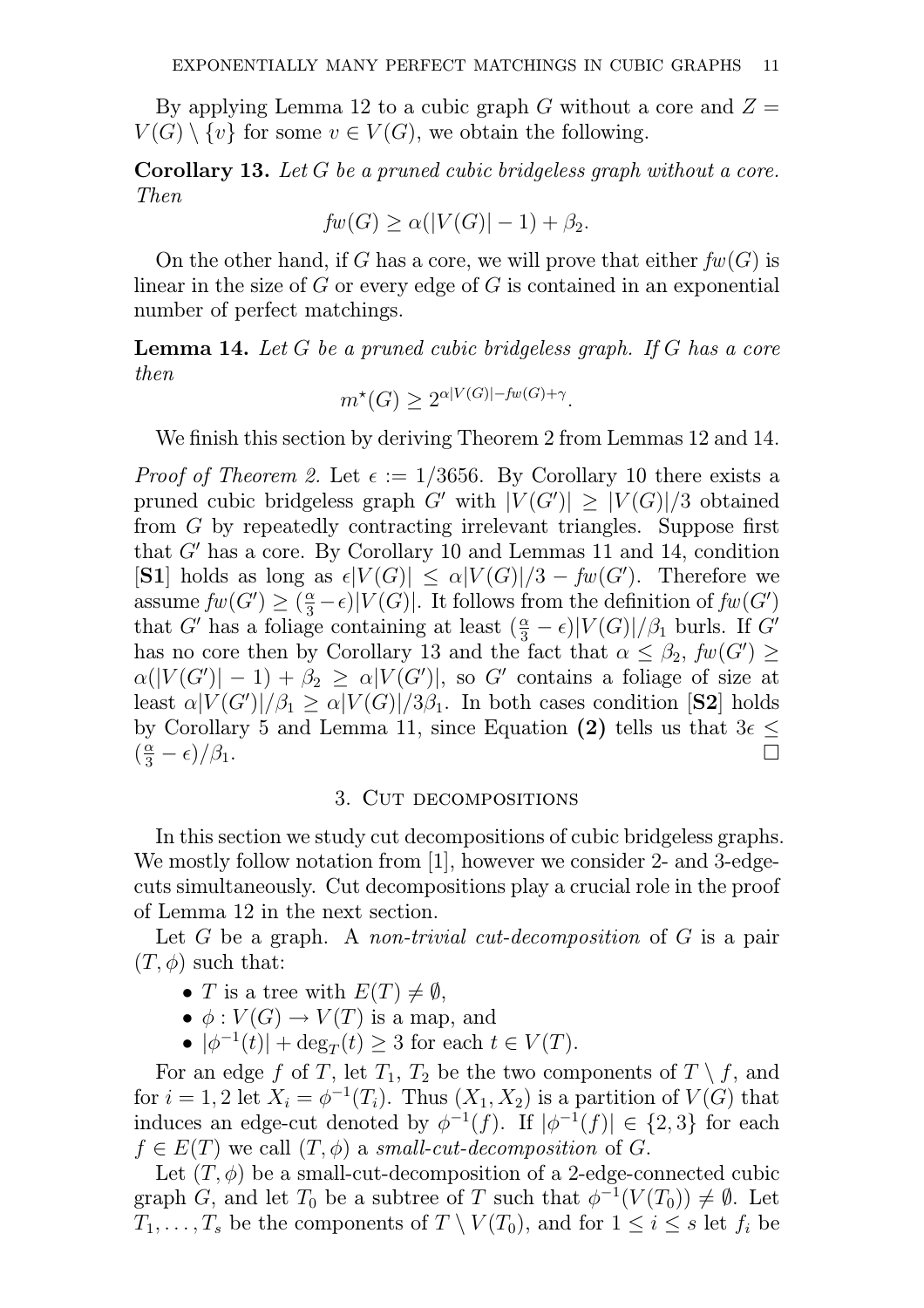the unique edge of T with an end in  $V(T_0)$  and an end in  $V(T_i)$ . For  $0 \leq i \leq s$ , let  $X_i = \phi^{-1}(V(T_i))$ . Thus  $X_0, X_1, \ldots, X_s$  form a partition of  $V(G)$ . Let G' be the graph obtained from G as follows. Set  $G_0 = G$ . For  $i = 1, \ldots, s$ , take  $G_{i-1}$  and let  $G_i$  be the  $(\phi^{-1}(f_i))$ -contraction containing  $X_0$ . Now let G' denote  $G_s$ . Note that G' is cubic. We call G' the hub of G at  $T_0$  (with respect to  $(T, \phi)$ ). If  $t_0 \in V(T)$  and  $\phi^{-1}(t_0) \neq \emptyset$ , by the *hub of G at*  $t_0$  we mean the hub of G at  $T_0$ , where  $T_0$  is the subtree of T with vertex set  $\{t_0\}.$ 

Let  $\mathcal Y$  be a collection of disjoint subsets of  $V(G)$ . We say that a small-cut-decomposition  $(T, \phi)$  of G refines Y if for every  $Y \in \mathcal{Y}$  there exists a leaf  $v \in V(T)$  such that  $Y = \phi^{-1}(v)$ . Collections of subsets of  $V(G)$  that can be refined by a small-cut decomposition are charaterized in the following easy lemma.

**Lemma 15.** Let G be a cubic bridgeless graph. Let  $Y$  be a collection of disjoint subsets of  $V(G)$ . Then there exists a small-cut-decomposition refining  $\mathcal Y$  if  $|Y| \geq 2$  and  $|\delta(Y)| \in \{2,3\}$  for every  $Y \in \mathcal Y$ , and either

- (1)  $\mathcal{Y} = \emptyset$  and G is not cyclically 4-edge-connected, or
- (2)  $\mathcal{Y} = \{Y\}$ , and  $|V(G) \setminus Y| > 1$ , or
- (3)  $|{\cal Y}| \ge 2$ .

*Proof.* We only consider the case  $|\mathcal{Y}| > 3$ , as the other cases are routine. Take T to be a tree on  $|\mathcal{Y}| + 1$  vertices with  $|\mathcal{Y}|$  leaves  $\{v_Y | Y \in \mathcal{Y}\}\$ and a non-leaf vertex  $v_0$ . The map  $\phi$  is defined by  $\phi(u) = v_Y$ , if  $u \in Y$ for some  $Y \in \mathcal{Y}$ , and  $\phi(u) = v_0$ , otherwise. Clearly,  $(T, \phi)$  refines  $\mathcal{Y}$  and is a small-cut-decomposition of G. and is a small-cut-decomposition of G.

We say that  $(T, \phi)$  is  $\mathcal{Y}$ -maximum if it refines  $\mathcal{Y}$  and  $|V(T)|$  is maximum among all small-cut decompositions of  $G$  refining  $\mathcal Y$ . The following lemma describes the structure of Y-maximum decompositions. It is a variation of Lemma 4.1 and Claim 1 of Lemma 5.3 in [1].

**Lemma 16.** Let G be a cubic bridgeless graph. Let  $\mathcal Y$  be a collection of disjoint subsets of  $V(G)$  and let  $(T, \phi)$  be a  $\mathcal{Y}$ -maximum small-cutdecomposition of G. Then for every  $t \in V(T)$  either  $\phi^{-1}(t) = \emptyset$ , or  $\phi^{-1}(t) \in \mathcal{Y}$ , or the hub of G at t is cyclically 4-edge-connected.

*Proof.* Fix  $t \in V(T)$  with  $\phi^{-1}(t) \neq \emptyset$  and  $\phi^{-1}(t) \notin \mathcal{Y}$ . Let  $f_1, \ldots, f_k$  be the edges of T incident with t, and let  $T_1, \ldots, T_k$  be the components of  $T \setminus \{t\}$ , where  $f_i$  is incident with a vertex  $t_i$  of  $T_i$  for  $1 \leq i \leq k$ . Let  $X_0$  $=\phi^{-1}(t)$ , and for  $1 \leq i \leq k$  let  $X_i = \phi^{-1}(V(T_i))$ . Let G' be the hub of G at t, and let  $G''$  be the graph obtained from  $G'$  by subdividing precisely once every new edge e corresponding to the cut-contraction of a cut C with  $|C| = 2$ . The vertex on the subdivided edge e is called the new vertex corresponding to the cut-contraction of  $C$ , by analogy with the new vertex corresponding to the cut-contraction of a cyclic 3-edge-cut.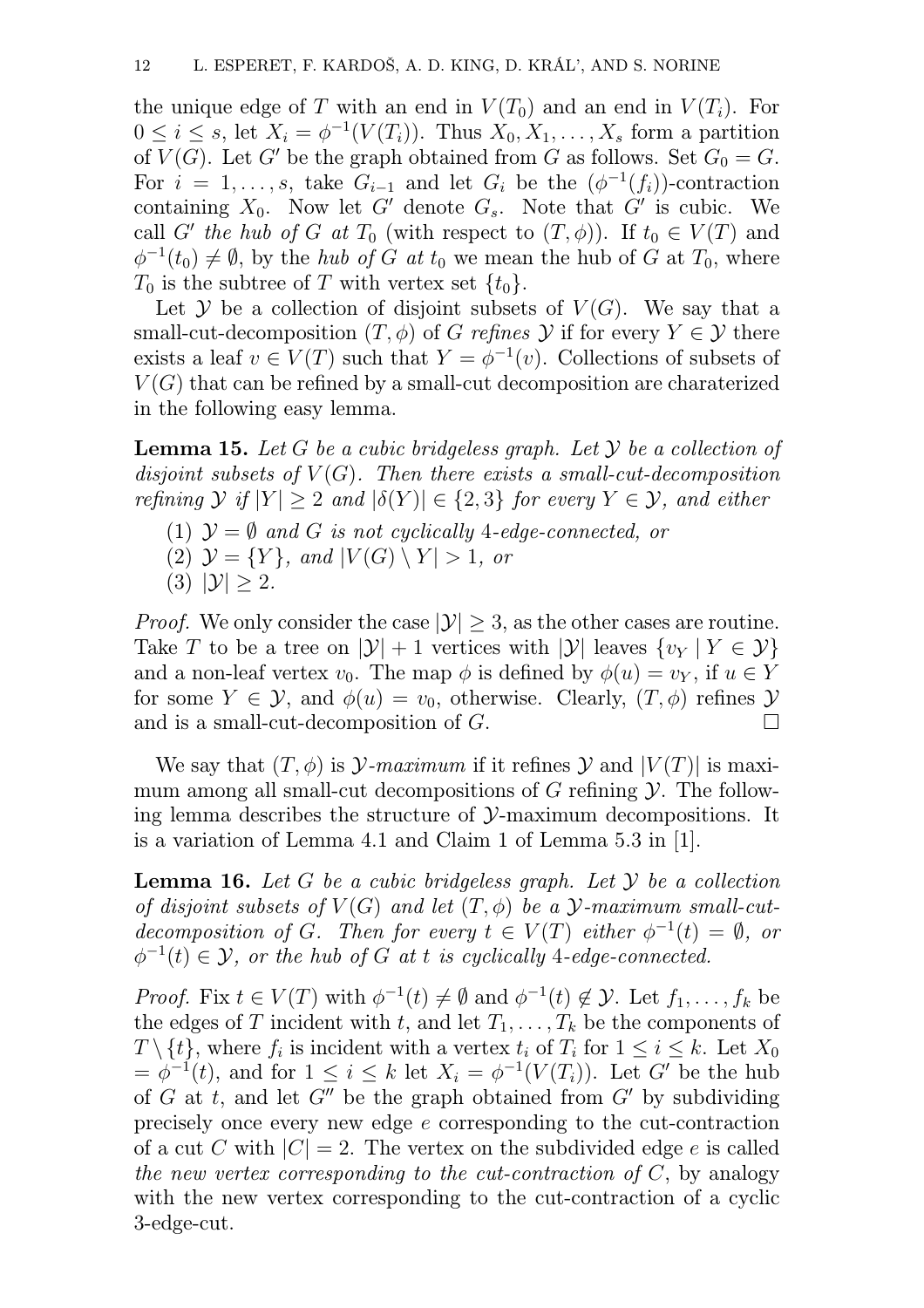Note that  $G'$  is cyclically 4-edge-connected if and only if  $G''$  is cyclically 4-edge-connected. Suppose for the sake of contradiction that  $C = \delta(Z)$  is a cyclic edge-cut in G'' with  $|C| \leq 3$ . Then  $|C| \in \{2,3\}$ by Lemma 8(1), as  $G''$  is a subdivision of  $G'$  and  $G'$  can be obtained from  $G$  by repeated cut-contractions. Let  $T'$  be obtained from  $T$  by by splitting t into two vertices t' and  $t'$ , so that  $t_i$  is incident to t' if and only if the new vertex of  $G''$  corresponding to the cut-contraction of  $\phi^{-1}(f_i)$  is in Z. Let  $\phi'(t') = X_0 \cap Z$ ,  $\phi'(t'') = X_0 \setminus Z$ , and  $\phi'(s) = \phi(s)$ for every  $s \in V(T') \setminus \{t', t''\}.$ 

We claim that  $(T', \phi')$  is a small-cut-decomposition of G contradicting the choice of T. It is only necessary to verify that  $|\phi^{-1}(s)| +$  $\deg_{T'}(s) \geq 3$  for  $s \in \{t', t''\}$ . We have  $|\phi^{-1}(t')| + \deg_{T'}(t') - 1 =$  $|Z \cap V(G'')| \geq 2$  as C is a cyclic edge-cut in G''. It follows that  $|\phi^{-1}(t')| + \deg_{\sigma'}(t') \geq 3$  and the same holds for  $t''$  by symmetry.  $|\phi^{-1}(t')| + \deg_{T'}(t') \geq 3$  and the same holds for  $t''$  by symmetry.  $\square$ 



FIGURE 2. Isomorphism classes of subgraphs induced by elementary twigs.

We finish this section by describing a collection  $\mathcal Y$  to which we will be applying Lemma 16 in the sequel. In a cubic bridgeless graph  $G$  a union of the vertex set of a relevant triangle with the vertex set of a cycle of length at most four sharing an edge with it is called a simple twig. Note that simple twigs corresponding to distinct relevant triangles can intersect, but one can routinely verify that each simple twig intersects a simple twig corresponding to at most one other relevant triangle. An elementary twig is either a simple twig, that intersects no simple twig corresponding to a relevant triangle not contained in it, or the union of two intersecting simple twigs, corresponding to distinct relevant triangles. An elementary twig is, indeed, a twig, unless it constitutes the vertex set of the entire graph. Figure 2 shows all possible elementary twigs. The next corollary follows immediately from the observations above and Lemmas 15 and 16.

Corollary 17. Let G be a cubic bridgeless graph that is not cyclically 4-edge-connected with  $|V(G)| \geq 8$ . Then there exists a collection Y of pairwise disjoint elementary twigs in G such that every relevant triangle in G is contained in an element of  $\mathcal Y$ . Further, there exists a  $\mathcal Y$ maximum small-cut-decomposition  $(T, \phi)$  of G and for every  $t \in V(T)$ either  $\phi^{-1}(t) = \emptyset$ , or  $\phi^{-1}(t)$  is an elementary twig, or the hub of G at t is cyclically 4-edge-connected.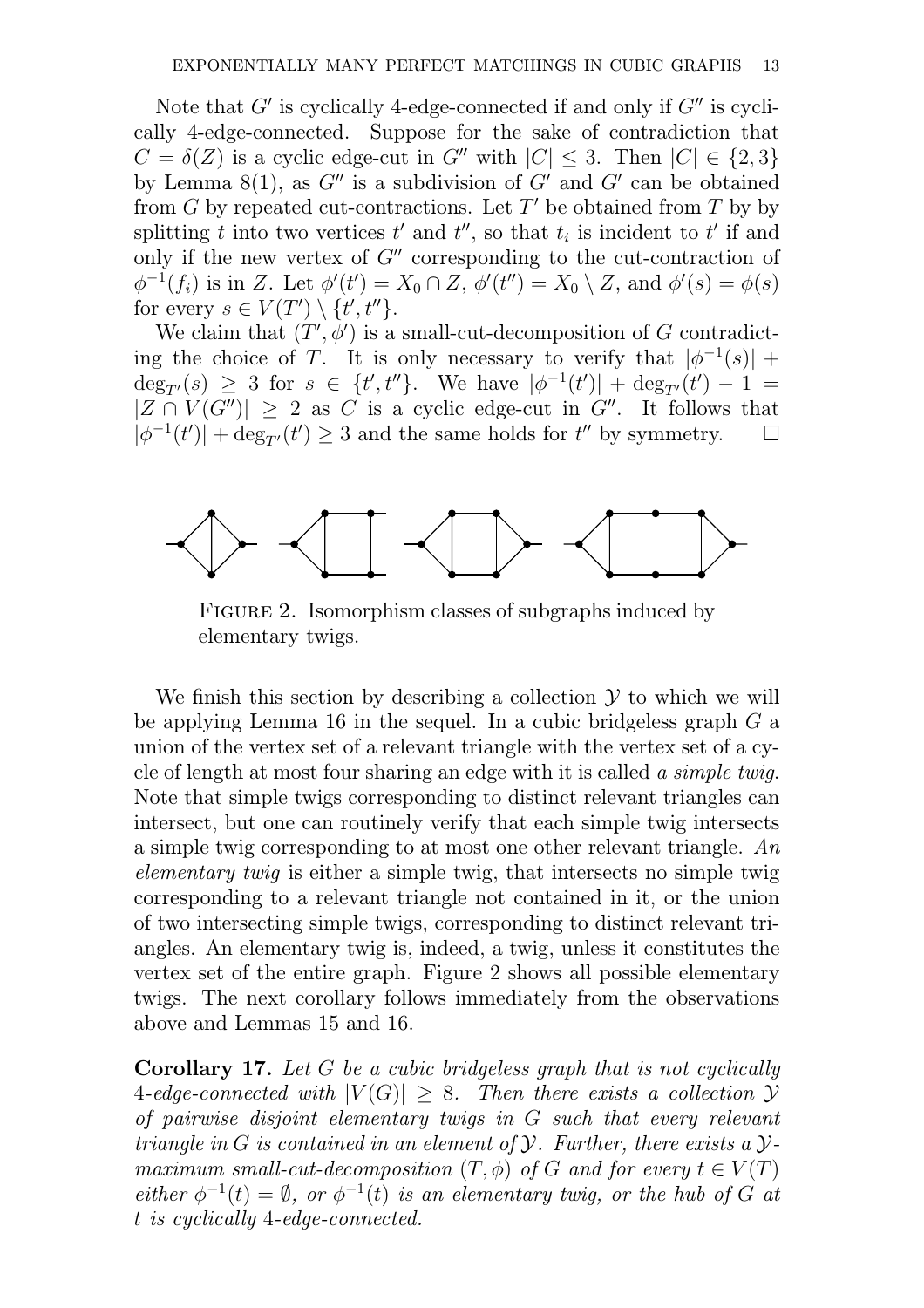#### 4. Proof of Lemma 12.

The proof of Lemma 12 is based on our ability to find burls locally in the graph. The following lemma is a typical example.

**Lemma 18.** Let G be a cubic bridgeless graph and let  $X \subseteq V(G)$  be such that  $|\delta(X)| = 4$  and  $m(G|X) \geq 2$ . Then X contains a burl.

*Proof.* Let  $w = \frac{1}{3}$  $\frac{1}{3}$  $E_X$ . We already observed that **w** is extendable from X. Note that if  $M \in \mathcal{M}(G,X)$  contains no edges of  $\delta(X)$  then X is M-alternating. As  $M \cap \delta(X)$  is even for every  $M \in \mathcal{M}(G, X)$  we have

$$
\frac{4}{3} = \mathbb{E}\left[|\mathbf{M}_{\mathbf{w}} \cap \delta(X)|\right] \geq 2 \Pr[\mathbf{M}_{\mathbf{w}} \cap \delta(X) \neq \emptyset].
$$

Therefore  $Pr[\mathbf{M}_{\mathbf{w}} \cap \delta(X) = \emptyset] \ge 1/3$ , and so X is strongly w-alternating.  $\Box$ 

The proof of Lemma 12 relies on a precise study of the structure of small-cut trees for graphs with no core. The following two lemmas indicate that long paths in such trees necessarily contain some burls.

**Lemma 19.** Let  $(T, \phi)$  be a small-cut-decomposition of a cubic bridgeless graph G, and let P be a path in T with  $|V(P)| = 10$ . If we have

- deg<sub>T</sub>(t) = 2 for every  $t \in V(P)$ ,
- the hub of G at t is isomorphic to  $K_4$  for every  $t \in V(P)$ , and
- $|\phi^{-1}(f)| = 3$  for every edge  $f \in E(T)$  incident to a vertex in  $V(P)$ ,

then  $\phi^{-1}(P)$  contains a burl.

*Proof.* Let  $P' = v_{-1}v_0 \ldots v_9v_{10}$  be a path in T such that  $P = v_0 \ldots v_{10}$ . Let  $f_i = v_{i-1}v_i$  and let  $C_i = \phi^{-1}(f_i)$ ,  $0 \le i \le 10$ . Let  $X := \phi^{-1}(V(P))$ . We assume without loss of generality that  $G/X$  contains no cycles of length 4, as otherwise the lemma holds by Lemma 18. Let A be the set of ends of edges in  $C_0$  outside of X, and let B be the set of ends of edges in  $C_{10}$  outside of X. Observe that  $E<sub>X</sub>$  consists of 3 internally vertex-disjoint paths from A to B, as well as one edge in  $G[\phi^{-1}(\{v_i\})]$ for  $0 \leq i \leq 9$ . Let  $R_1$ ,  $R_2$  and  $R_3$  be these three paths from A to B, and let  $u_j$  be the end of  $R_j$  in A for  $j = 1, 2, 3$ . For  $0 \le i \le 9$ , we have  $\phi^{-1}(v_i) = \{x_i, y_i\}$  so that  $x_i \in V(R_j), y_i \in V(R_{j'})$  for some  $\{j, j'\} \subseteq \{1, 2, 3\}$  with  $j \neq j'$ , and  $e_i := x_i y_i \in E(G)$ . Let the *index* of *i* be defined as  $({j, j', sgn(i)})$ , where sgn(i) = 0 if the number of vertices in  $R_j$  between  $u_j$  and  $x_i$  and the number of vertices in  $R_{j'}$  between  $u_{j'}$ and  $y_i$  have the same parity, and  $sgn(i) = 1$  otherwise. There are 6 possible indices, so there exist  $1 \leq i \leq i' \leq 7$  with the same indices. Without loss of generality we assume that those indices are  $({1, 2}, 0)$ or  $({1, 2}, 1)$ .

To show that X is a burl, we construct a certificate w on  $E<sub>X</sub>$ . We first set  $\mathbf{w}(e) = \frac{1}{3}$  for every  $e \in \delta(X)$ . We then set  $\mathbf{w}(e_{i''}) = 0$  for  $i < i'' < i'$  and  $\mathbf{w}(e_{i''}) = \frac{1}{3}$  for  $0 \leq i'' \leq i$  and  $i' < i'' \leq 9$ . On the edges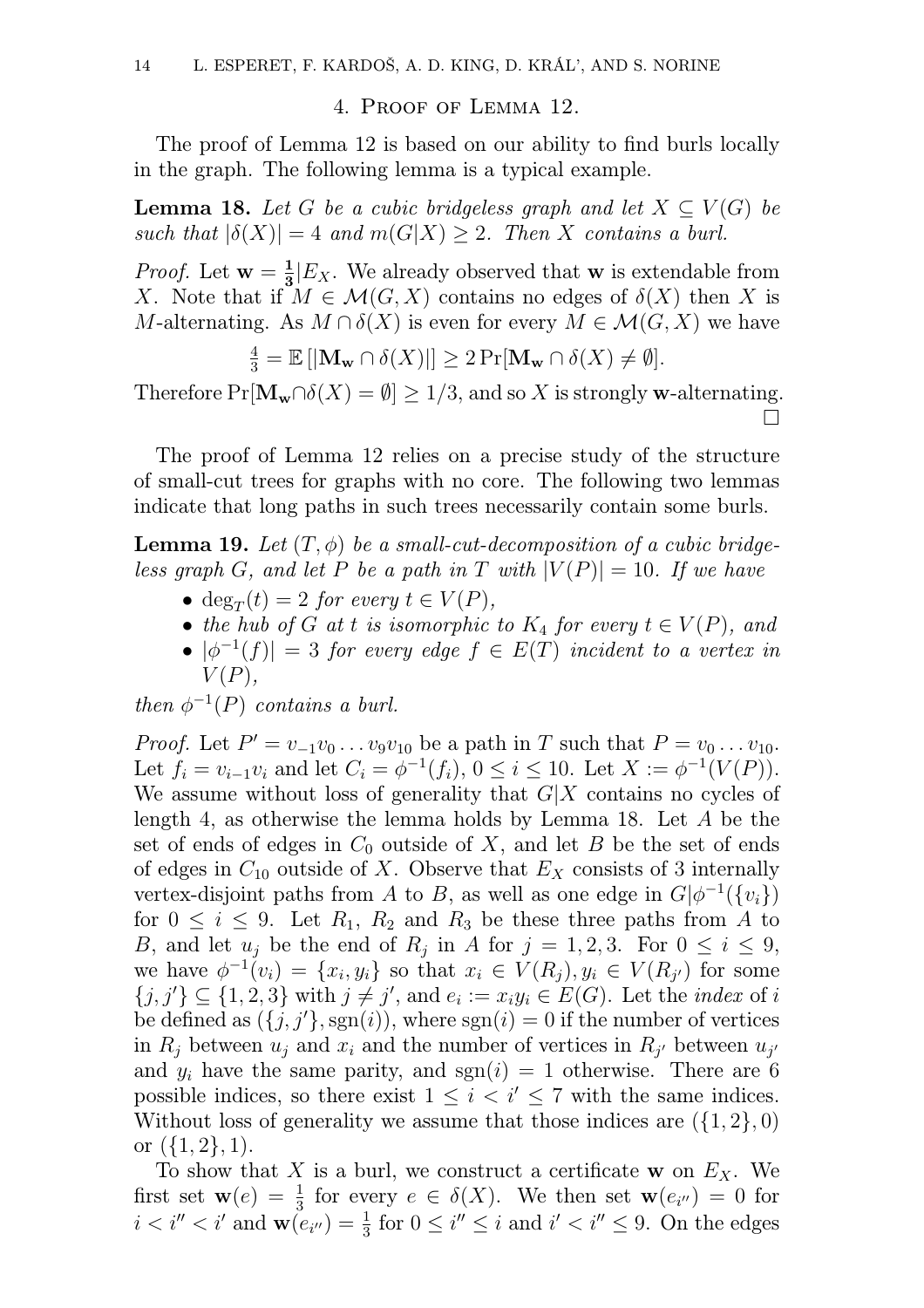of  $R_1$ ,  $R_2$ ,  $R_3$ , and  $e_{i'}$ , we let **w** be the unique assignment of weights that satisfies conditions (EXT2) and (EXT3), which gives each such edge weight  $\frac{1}{3}$  or  $\frac{2}{3}$  on the paths and gives  $\mathbf{w}(e_{i'})$  weight either 0 or  $\frac{1}{3}$ , depending on the parity of  $i'-i$ . Two examples are shown in Figure 3.



FIGURE 3. Certificates for the burl X when  $i'-i$  is odd (left) and when  $i'-i$  is even (right). Horizontal paths are  $R_1, R_2$  and  $R_3$ , solid edges correspond to the value  $1/3$  of w, bold edges to value  $2/3$  and dashed edges to value 0.

We claim that **w** is a certificate for X. Let Z consist of  $x_i, y_i, x_{i'}, y_{i'}$ and vertex sets of segments of  $R_1$  and  $R_2$  between these vertices. The only edges in support of **w** in  $\delta(Z)$  belong to either  $R_1$  or  $R_2$ . As |Z| is even, repeating the argument in the proof of Lemma 18, we deduce that  $Pr[\mathbf{M}_{\mathbf{w}} \cap \delta(Z) = \emptyset] \ge 1/3$ . As  $G|Z$  contains a spanning even cycle, and therefore at least two perfect matchings, we conclude that Z, and consequently X, are strongly w-alternating. It is easy to see that  $w$ satisfies (EXT4). By our assumption that  $\phi^{-1}(P)$  contains no cycles of length 4, the edges  $e_{i-1}, e_{i'+1}$  have ends on  $R_3$  and both  $R_1$  and  $R_2$ contain an end of one of the edges  $e_{i'+1}$  and  $e_{i'+2}$  (we insist that P contains 10 rather than 7 vertices to ensure this property). Using this fact, one can routinely verify that w satisfies (EXT5) and is therefore extendable from  $X$ .

**Lemma 20.** Let  $(T, \phi)$  be a small-cut-decomposition of a cubic bridgeless graph G. Let  $t_1, t_2 \in V(T)$  be a pair of adjacent vertices of degree 2. Suppose that  $|\phi^{-1}(f)| = 2$  for every edge  $f \in E(T)$  incident to  $t_1$  or  $t_2$ . Then  $\phi^{-1}(\lbrace t_1,t_2 \rbrace)$  contains a burl.

*Proof.* Let  $t_0 t_1 t_2 t_3$  be a subpath of T and let  $C_i = \phi^{-1}(t_{i-1} t_i)$  for  $i = 1, 2, 3$  be an edge-cut of size 2. Assume that both  $G[\phi^{-1}(t_1)]$  and  $G|\phi^{-1}(t_2)$  have at most one perfect matching. By Lemma 18 it suffices to show that  $G[\phi^{-1}(\{t_1, t_2\})]$  has at least two perfect matchings. As the hub  $G_1$  over  $t_1$  is cubic and bridgeless it contains at least 2 perfect matching avoiding any edge. Let  $e_1, e_2 \in E(G_1)$  be the edges in  $E(G_1) - E(G)$  corresponding to  $C_1$ - and  $C_2$ -contraction, respectively. By assumption, at most one perfect matching of  $G_1$  avoids both  $e_1$  and  $e_2$ . It follows that either two perfect matchings of  $G_1$  avoid  $e_1$  and contain  $e_2$ , or one avoids  $e_1$  and  $e_2$  and one avoids  $e_1$  and contains  $e_2$ . Let  $G_2$  be the hub over  $t_2$ . The symmetric statement holds for  $G_2$ .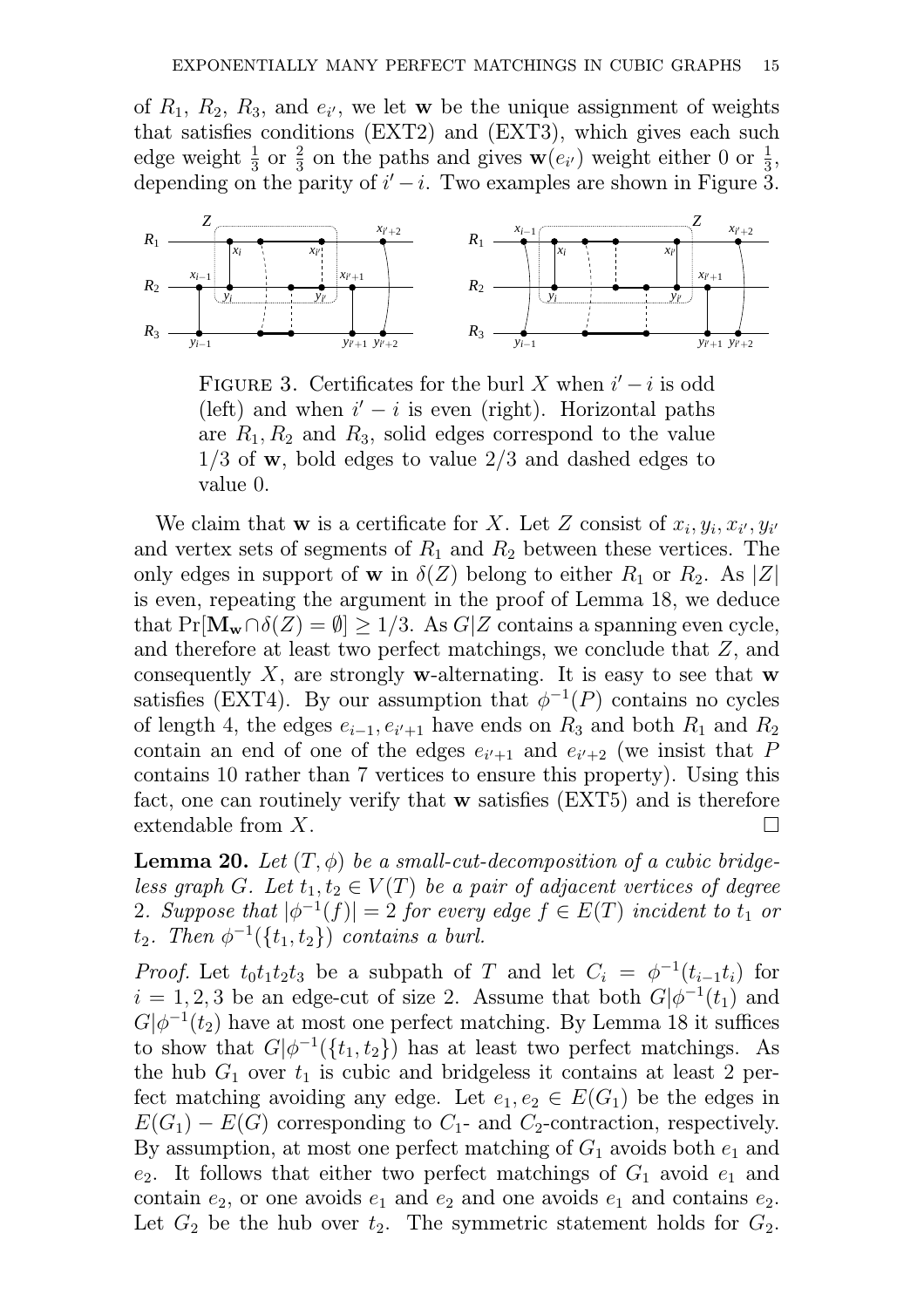In any case, the perfect matchings in  $G_1$  and  $G_2$  can be combined to obtain at least two perfect matchings of  $G|\phi^{-1}(\{t_1, t_2\})$ .

From the definition of a small-cut-decomposition, we immediately get the following corollary:

**Corollary 21.** Let  $(T, \phi)$  be a small-cut-decomposition of a cubic bridgeless graph  $G$ , and let P be a path in  $T$  in which every vertex has degree 2. Suppose there exist three edges  $f_1$ ,  $f_2$ ,  $f_3$  of T incident to vertices of P such that  $|\phi^{-1}(f_1)| = |\phi^{-1}(f_2)| = |\phi^{-1}(f_3)| = 2$ . Then  $\phi^{-1}(P)$ contains a burl.

Let  $B_3$  denote the cubic graph consisting of two vertices joined by three parallel edges. Lemmas 19 and 20 imply the following.

**Corollary 22.** Let  $(T, \phi)$  be a small-cut-decomposition of a cubic bridgeless graph G and let P be a path in T with  $|V(P)| = 32$ . If for every  $t \in V(P)$ ,  $\deg_T(t) = 2$  and the hub of G at t is isomorphic to  $K_4$  or  $B_3$ , then  $\phi^{-1}(P)$  contains a burl.

*Proof.* If at least three edges incident to vertices in  $V(P)$  correspond to edge-cuts of size 2 in G then the corollary holds by Corollary 21. Otherwise, since there are 33 edges of  $T$  incident to vertices of  $P$ , there must be 11 consecutive edges incident to vertices in  $P$  corresponding to edge-cuts of size 3. In this case, the result follows from Lemma 19.  $\Box$ 

*Proof of Lemma 12.* We proceed by induction on |Z|. If  $|Z| \leq 6$  then Z is a twig. In this case the lemma holds since  $\beta_1 \geq \beta_2 + 6\alpha$  by (3). We assume for the remainder of the proof that  $|Z| \ge 7$ . It follows that  $G'$  is not cyclically 4-edge-connected, as  $G'$  has no core. Therefore Corollary 17 is applicable to G'. Let  $\mathcal Y$  be a collection of disjoint elementary twigs in  $G'$  such that every relevant triangle in  $G'$ is contained in an element of  $\mathcal{Y}$ , and let  $(T, \phi)$  be a  $\mathcal{Y}$ -maximum smallcut decomposition of G'. By Corollary 17, the hub at every  $t \in V(T)$ with  $|\phi^{-1}(t)| \neq \emptyset$  is either an elementary twig, in which case t is a leaf of T, or is cyclically 4-edge-connected, in which case it is isomorphic to either  $K_4$  or  $B_3$ .

In calculations below we will make use of the following claim: If  $deg_T(t) = 2$  for some  $t \in V(T)$ , then  $|\phi^{-1}(t)| \leq 2$ . If this is not the case, the hub at t is isomorphic to  $K_4$ , and at least three of its vertices must be vertices of G. It follows that there is an edge  $f \in E(T)$  incident to t for which  $|\phi^{-1}(f)| = 2$ . Let  $v \in \phi^{-1}(t)$  be a vertex incident to an edge in  $\phi^{-1}(f)$ . Then  $C = \phi^{-1}(f) \triangle \delta(v)$  is a 3-edge-cut in G. As in the proof of Lemma 16 we can split t into two vertices  $t', t''$  with  $\phi^{-1}(t') = \{v\}$  and  $\phi^{-1}(t'') = \phi^{-1}(t) \setminus v$ . We now have  $\phi^{-1}(t't'') = C$ and the new small-cut-decomposition contradicts the maximality of  $(T, \phi)$ . This completes the proof of the claim.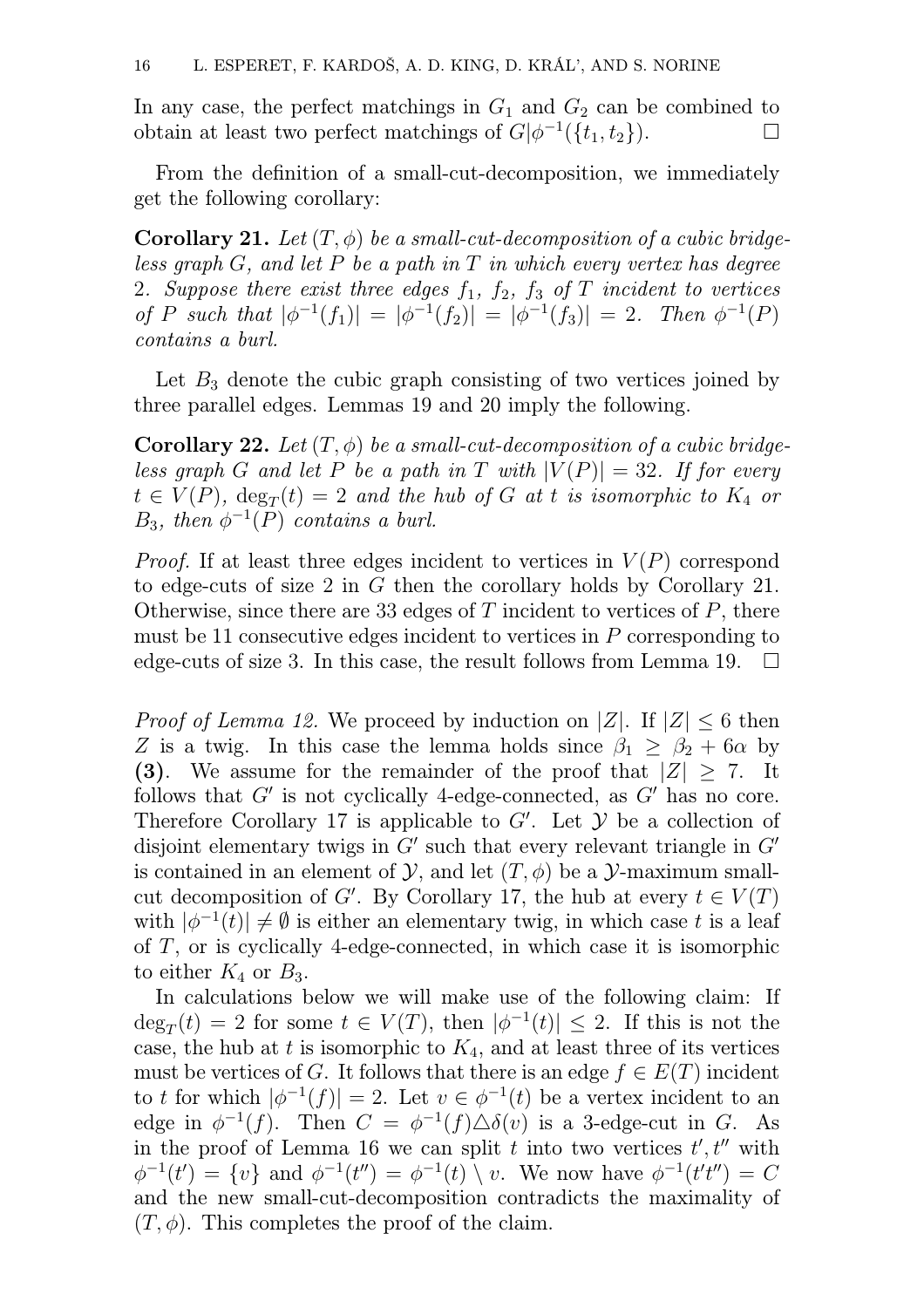Let  $t_0 \in V(T)$  be such that  $\phi^{-1}(t_0)$  contains the new vertex or one of the ends of the new edge in  $G'$ . Since G is pruned,  $G'$  contains at most one irrelevant triangle, and if such a triangle exists, at least one of its vertices lies in  $\phi^{-1}(t_0)$ . As a consequence, for any leaf  $t \neq t_0$  of  $T, \phi^{-1}(t)$  is a twig. Let  $t^* \in V(T) \setminus \{t_0\}$  be such that  $\deg_T(t^*) \geq 3$ and, subject to this condition, the component of  $T \setminus \{t^*\}$  containing  $t_0$ is maximal. If  $\deg_T(t) \leq 2$  for every  $t \in V(T) \setminus \{t_0\}$ , we take  $t^* = t_0$ instead.

Let  $T_1, \ldots, T_k$  be all the components of  $T \setminus \{t^*\}$  not containing  $t_0$ . By the choice of  $t^*$ , each  $T_i$  is a path. If  $|V(T_i)| \geq 33$  for some  $1 \leq i \leq k$ then let  $T'$  be the subtree of  $T_i$  containing a leaf of T and exactly 32 other vertices. Let f be the unique edge in  $\delta(T')$ . Let H (resp. H') be the  $\phi^{-1}(f)$ -contraction of G (resp. G') containing  $V(G') \setminus \phi^{-1}(T')$ , and let Z' consist of  $V(H') \cap Z$  together with the new vertex created by  $\phi^{-1}(f)$ -contraction (if it exists). If H is not pruned then it contains a unique irrelevant triangle and we contract it, obtaining a pruned graph. By the induction hypothesis, either  $|Z'| \leq 6$  or we can find a foliage  $\mathcal{X}'$ in Z' with  $fw(\mathcal{X}') \ge \alpha(|Z'|-2) + \beta_2$ . If  $|Z'| \le 6$  let  $\mathcal{X}' := \emptyset$ .

Let t' be a vertex of T' which is not a leaf in T. Since  $\deg_T(t') = 2$ ,  $|\phi^{-1}(t')| \neq \emptyset$ . Therefore  $\phi^{-1}(t')$  is isomorphic to  $B_3$  or  $K_4$  and we can apply Corollary 22. This implies that  $\phi^{-1}(T')$  contains an elementary twig and a burl that are vertex-disjoint, where the elementary twig is the preimage of the leaf. Further, we have  $|\phi^{-1}(T')| \leq 8 + 2 \cdot 32 =$ 72, since an elementary twig has size at most 8 and the preimage of every non-leaf vertex of  $T'$  has size at most 2 by the claim above. By Lemma 8(3), we can obtain a foliage  $\mathcal X$  in  $Z$  by adding the twig and the burl to  $\mathcal{X}'$  and possibly removing a burl (which can be a twig) containing the new element of H' created by  $\phi^{-1}(f)$ -contraction. It follows that if  $|Z'| \ge 7$  then

$$
fw(\mathcal{X}) \ge \alpha(|Z'|-2) + 2\beta_2 \ge (\alpha|Z| + \beta_2) - 74\alpha + \beta_2 \ge \alpha|Z| + \beta_2,
$$

by (4), as desired. If  $|Z'| \leq 6$  then  $|Z| \leq 78$  and

$$
fw(\mathcal{X}) \ge \beta_1 + \beta_2 \ge 78\alpha + \beta_2 \ge \alpha |Z| + \beta_2,
$$

by  $(5)$ .

It remains to consider the case when  $|V(T_i)| \leq 32$  for every  $1 \leq i \leq k$ . Suppose first that  $t^* \neq t_0$  and that  $|\phi^{-1}(T_0)| \geq 7$ , where  $T_0$  denotes the component of  $T \setminus t^*$  containing  $t_0$ . Let  $f_0$  be the edge incident to  $t^*$  and a vertex of  $T_0$ . We form the graphs  $H$ ,  $H'$  and a set  $Z'$  by a  $\phi^{-1}(f_0)$ -contraction as in the previous case, and possibly contract a single irrelevant triangle. As before, we find a foliage  $\mathcal{X}'$  in  $Z'$  with  $fw(\mathcal{X}') \ge \alpha(|\mathcal{Z}'|-2) + \beta_2$ . Note that  $\phi^{-1}(T_i)$  contains a twig for every  $1 \leq i \leq k$ . By Lemma 8(3), we now obtain a foliage  $\mathcal{X}$  in Z from  $\mathcal{X}'$ , adding  $k \geq 2$  twigs and possibly removing one burl (which can be a twig) from  $\mathcal{X}'$ . We have  $|\phi^{-1}(T_i)| \leq 8 + 31 \cdot 2 = 70$  for every  $1 \leq i \leq k$ ,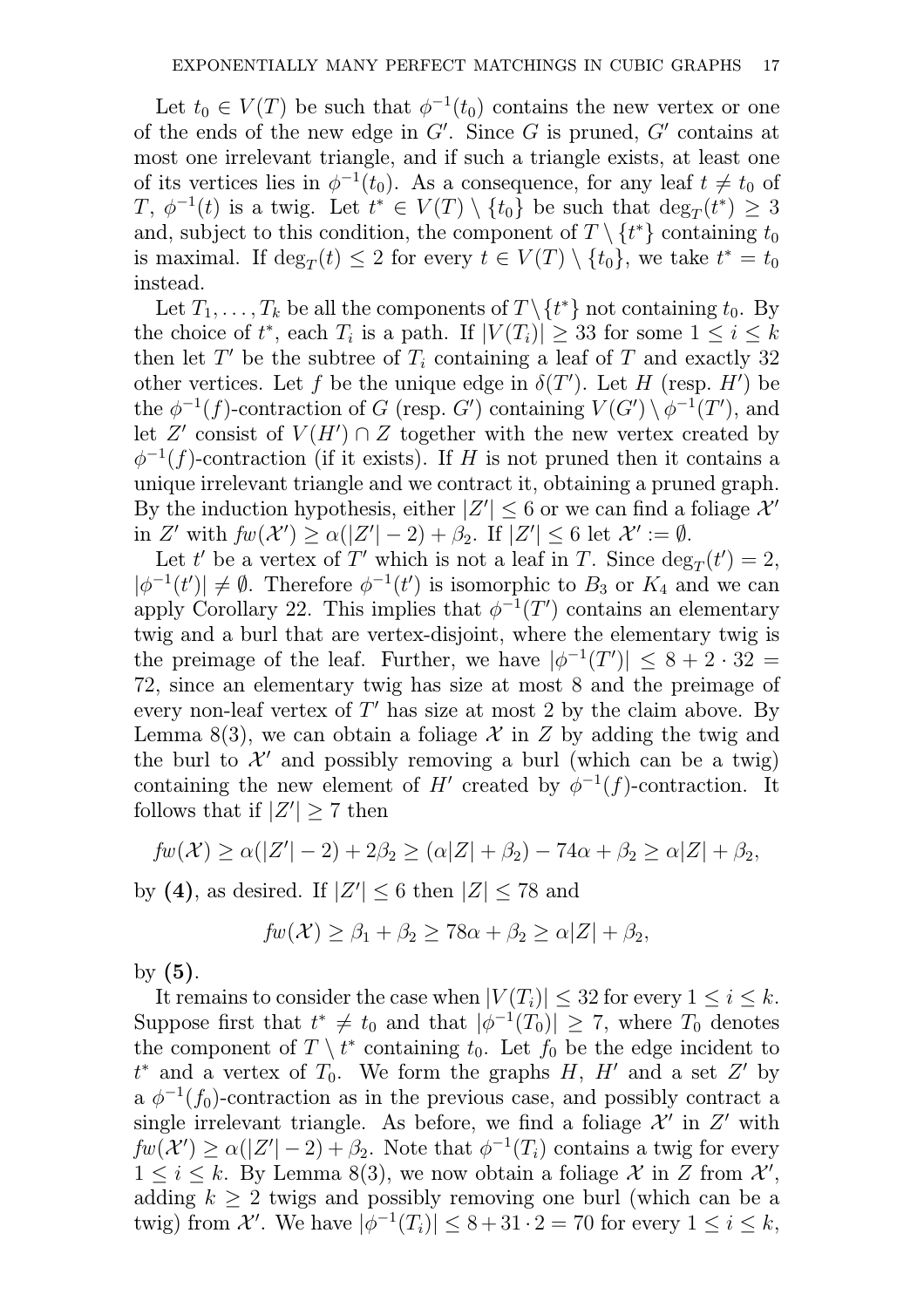and  $|\phi^{-1}(t^*)| \leq 4$ . Therefore  $|Z| \leq |Z'| + 70k + 4$ . It follows from (5) that

$$
fw(\mathcal{X}) \ge \alpha(|Z'|-2) + \beta_2 + (k-1)\beta_1 \ge
$$
  
 
$$
\ge \alpha|Z| + \beta_2 - 76\alpha + (k-1)(\beta_1 - 70\alpha) \ge \alpha|Z| + \beta_2.
$$

Now we can assume  $t^* = t_0$  or  $|\phi^{-1}(T_0)| \leq 6$ . First suppose  $t^* \neq t_0$  but  $|\phi^{-1}(T_0)| \leq 6$ . Then again  $|\phi^{-1}(t^*)| \leq 4$ , so we have  $|Z| \leq 70k + 10$ . Let X be the foliage consisting of twigs in  $T_1, \ldots, T_k$ . Thus by (6), we have

$$
fw(\mathcal{X}) = k\beta_1 \geq (\alpha|Z| + \beta_2) + k(\beta_1 - 70\alpha) - 10\alpha - \beta_2 \geq \alpha|Z| + \beta_2.
$$

Finally we can assume  $t^* = t_0$ . Then  $|\phi^{-1}(t^*)| \leq 4$ , unless  $k = 1$  and  $\phi^{-1}(t^*)$  is an elementary twig. In either case,  $|Z| \leq 70k + 8$  and the equation above applies.

## 5. Proof of Lemma 14

The following lemma is a direct consequence of a theorem of Kotzig, stating that any graph with a unique perfect matching contains a bridge  $(see [6]).$ 

Lemma 23. Every edge of a cyclically 4-edge-connected cubic graph with at least six vertices is contained in at least two perfect matchings.

Let G be a cubic graph. For a path  $v_1v_2v_3v_4$ , the graph obtained from G by splitting along the path  $v_1v_2v_3v_4$  is the cubic graph G' obtained as follows: remove the vertices  $v_2$  and  $v_3$  and add the edges  $v_1v_4$  and  $v'_1$  $v_1'v_4'$  where  $v_1'$  $y_1'$  is the neighbor of  $v_2$  different from  $v_1$  and  $v_3$ and  $v'_{4}$  $\frac{1}{4}$  is the neighbor of  $v_3$  different from  $v_2$  and  $v_4$ . The idea of this construction (and its application to the problem of counting perfect matchings) originally appeared in [17]. We say that a perfect matching M of G is a canonical extension of a perfect matching  $M'$  of G' if  $M\triangle M' \subseteq E(G)\triangle E(G')$ , i.e. M and M' agree on the edges shared by  $G$  and  $G'$ .

Lemma 24. Let G be a cyclically 4-edge-connected cubic graph with  $|V(G)| \geq 6$ . If G' is the graph obtained from G by splitting along some path  $v_1v_2v_3v_4$ , then

- (1)  $G'$  is cubic and bridgeless;
- $(2)$   $G'$  contains at most 2 irrelevant triangles;
- (3)  $fw(G) \geq fw(G') 2\beta_1;$
- (4) Every perfect matching  $M'$  of  $G'$  avoiding the edge  $v_1v_4$  has a canonical extension in G.

Proof.

(1) The statement is a consequence of an easy lemma in [5], stating that the cyclic edge-connectivity can drop by at most two after a splitting.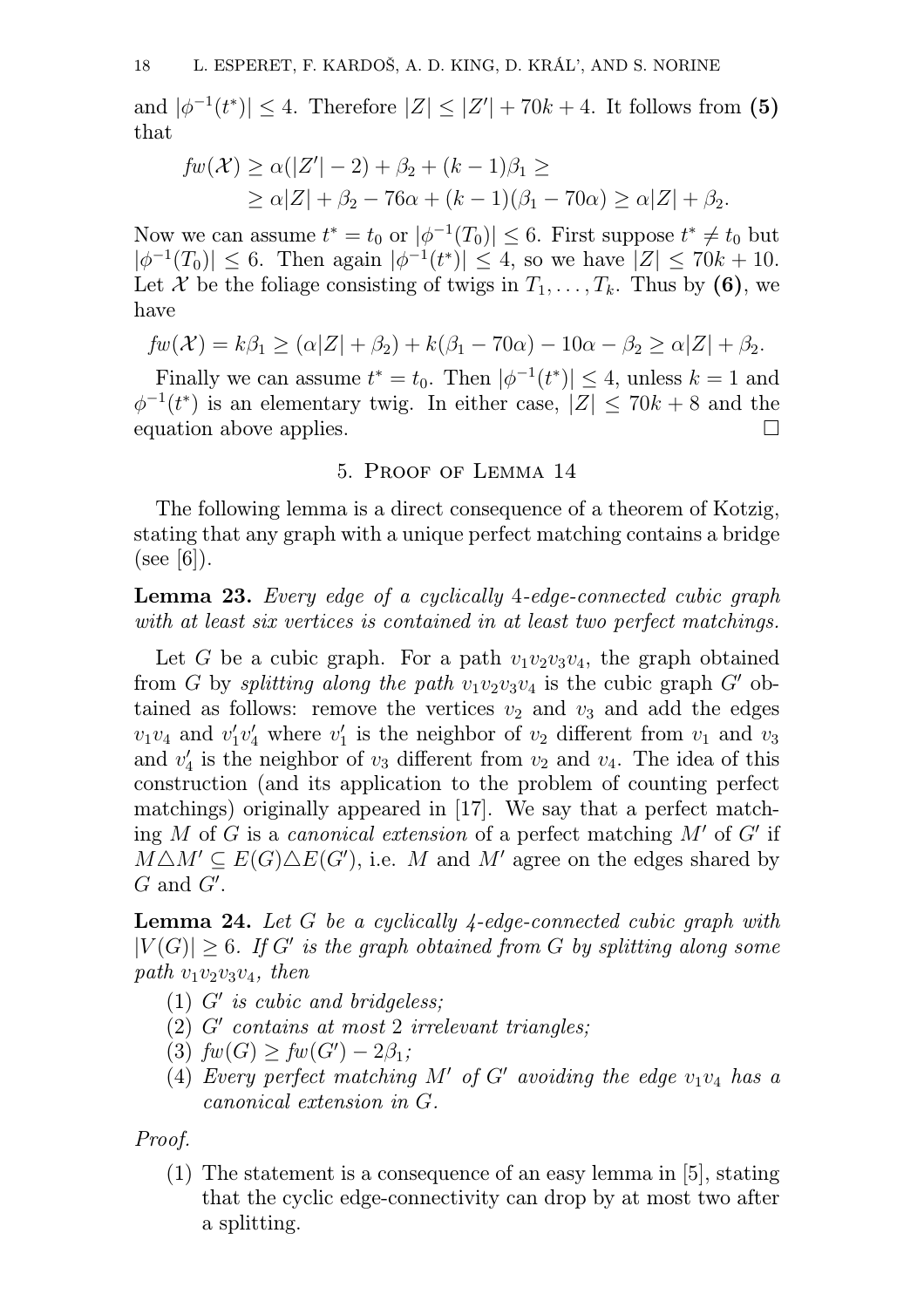- (2) Since G is cyclically 4-edge-connected and has at least six vertices, it does not contain any triangle. The only way an irrelevant triangle can appear in  $G'$  is that  $v_1$  and  $v_4$  (or  $v'_1$  $'_{1}$  and  $v'_{4}$  $\binom{1}{4}$ have precisely one common neighbor (if they have two common neighbors, the two arising triangles share the new edge  $v_1v_4$  or  $v_1'$  $_{1}^{\prime}v_{4}^{\prime}$  $\frac{7}{4}$  and hence, are relevant).
- (3) At most two burls from a foliage of  $G'$  intersect the edge  $v_1v_4$  or the edge  $v_1'$  $_{1}^{\prime}v_{4}^{\prime}$  $\mathcal{L}_4'$ . Therefore, a foliage of G can be obtained from any foliage of  $G'$  by removing at most two burls.
- (4) The canonical extension is obtained (uniquely) from  $M' \cap E(G)$ by adding either  $v_2v_3$  if  $v_1$  $_{1}^{\prime}v_{4}^{\prime}$  $v_4' \not\in M'$  or  $\{v_1'$  $'_{1}v_{2}, v_{3}v'_{4}$  $\{4\}$  if  $v'_1$  $v'_1v'_4 \in$  $M^{\prime}$ . .

*Proof of Lemma 14.* We proceed by induction on  $|V(G)|$ . The base case  $|V(G)| = 6$  holds by Lemma 23 and (7).

For the induction step, consider first the case that  $G$  is cyclically 4-edge-connected. Fix an edge  $e = uv \in E(G)$ . Our goal is to show that e is contained in at least  $2^{\alpha|V(G)|-f_w(G)+\gamma}$  perfect matchings.

Let  $w \neq u$  be a neighbor of v and let  $w_1$  and  $w_2$  be the two other neighbors of w. Let  $x_i, y_i$  be the neighbors of  $w_i$  distinct from w for  $i = 1, 2$ . Let  $G_1, \ldots, G_4$  be the graphs obtained from G by splitting along the paths  $vww_1x_1$ ,  $vww_1y_1$ ,  $vww_2x_2$  and  $vww_2y_2$ . Let  $G'_i$  be obtained from  $G_i$  by contracting irrelevant triangles for  $i = 1, \ldots, 4$ . By Lemma 24(2) we have  $|V(G_i')| \ge |V(G)| - 6$ .

Suppose first that one of the resulting graphs, without loss of generality  $G'_1$ , does not have a core. By Corollary 13, Lemma 11 and Lemma 24, we have

$$
\alpha|V(G)| \le \alpha(|V(G_1')| + 6) \le fw(G_1') + 7\alpha - \beta_2 \le fw(G_1) + 7\alpha - \beta_2 \le
$$
  
 
$$
\le fw(G) + 2\beta_1 + 7\alpha - \beta_2.
$$

Therefore

$$
\alpha|V(G)| - fw(G) + \gamma \le \gamma + 2\beta_1 + 7\alpha - \beta_2 \le 1
$$

by (8) and the lemma follows from Lemma 23.

We now assume that all four graphs  $G'_1, \ldots, G'_4$  have a core. By Lemma 24(4), every perfect matching containing e in  $G_i$  canonically extends to a perfect matching containing e in G. Let S be the sum of the number of perfect matchings of  $G_i$  containing e, for  $i \in \{1, 2, 3, 4\}$ . By induction hypothesis and Lemmas 11 and 24,

$$
S \ge 4 \cdot 2^{\alpha(|V(G)|-6)-fw(G)-2\beta_1+\gamma}.
$$

On the other hand, a perfect matching  $M$  of  $G$  containing  $e$  is the canonical extension of a perfect matching containing  $e$  in precisely three of the graphs  $G_i$ ,  $i \in \{1, 2, 3, 4\}$ . For instance if  $w_1y_1, ww_2 \in M$ , then  $G_2$  is the only graph (among the four) that does not have a perfect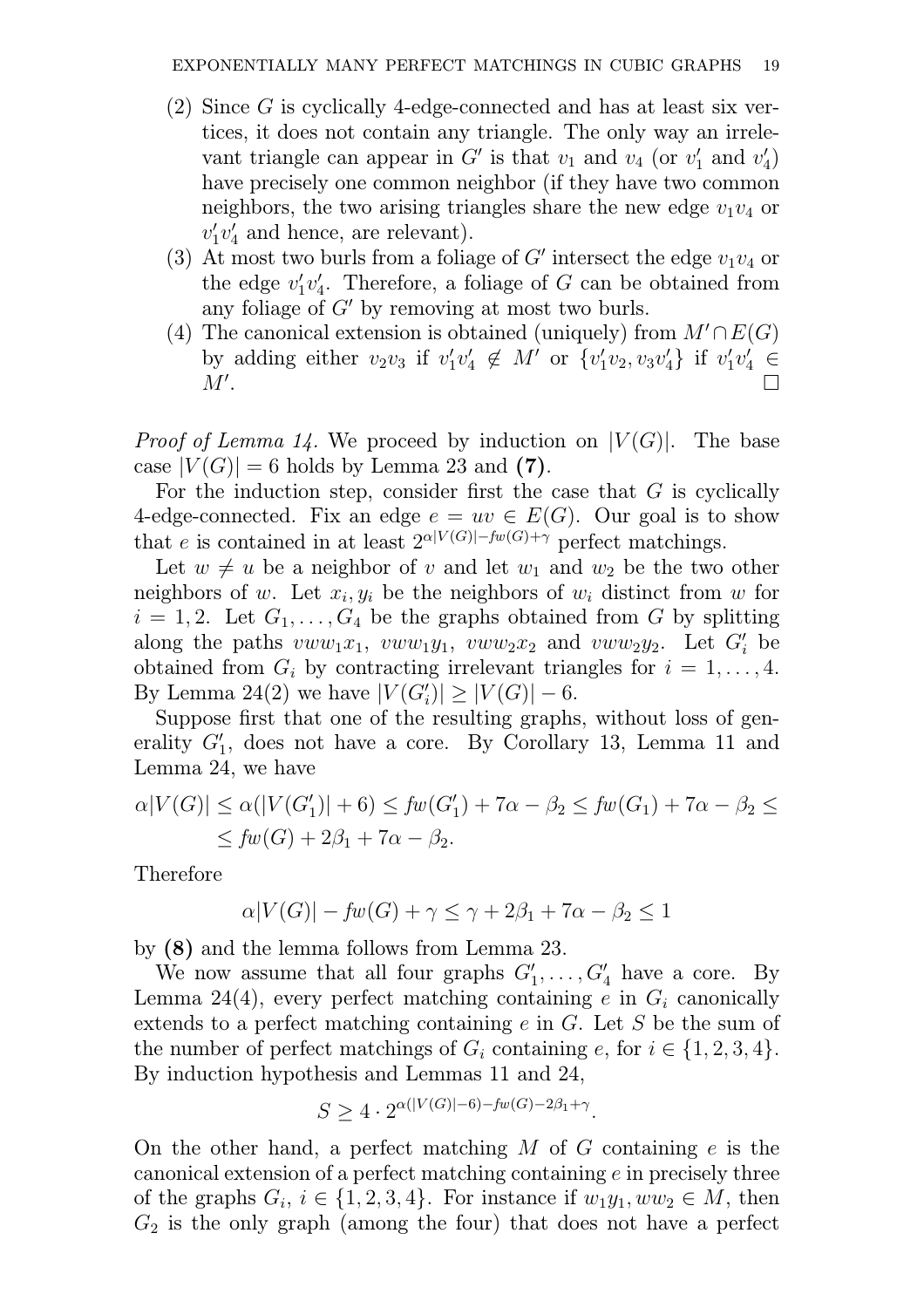matching  $M'$  that canonically extends to  $M$  (see Figure 4). As a consequence, there are precisely  $S/3$  perfect matchings containing e in G. Therefore,

$$
m^*(G) \ge \frac{4}{3} \cdot 2^{\alpha(|V(G)| - 6) - fw(G) - 2\beta_1 + \gamma} \ge 2^{\alpha|V(G)| - fw(G) + \gamma},
$$

by  $(9)$ , as desired.



FIGURE 4. Perfect matchings in only three of the  $G_i$ 's canonically extend to a given perfect matching of G containing e.

It remains to consider the case when G contains a cyclic edge-cut  $C$  of size at most 3. Suppose first that for such edge-cut  $C$ , both  $C$ contractions  $H_1$  and  $H_2$  have a core. Then, by Lemma 8(3),  $fw(G) \ge$  $fw(H_1) + fw(H_2) - 2\beta_1$  and, by induction hypothesis, applied to  $H_1$ and  $H_2$  (after possibly contracting one irrelevant triangle in each) and Lemma 8,

$$
m^*(G) \ge m^*(H_1) m^*(H_2) \ge 2^{\alpha |V(G)| - 4\alpha - f w(G) - 2\beta_1 + 2\gamma} \ge 2^{\alpha |V(G)| - f w(G) + \gamma},
$$

by  $(10)$ , as desired. Finally, if for every cyclic edge-cut C of size at most 3 only one C-contraction has a core, we apply Corollary 17 to G. Let  $(T, \phi)$  be the resulting small-cut-decomposition of G. There exists a unique vertex  $t \in V(T)$  such that the hub H of G at t is cyclically 4-edge-connected with  $|V(H)| \geq 6$ . Let  $T_1, \ldots, T_k$  be the components of  $T - t$  and let  $Z_i = \phi^{-1}(V(T_i))$ . We apply Lemma 12 to  $Z_1, \ldots, Z_k$ . Note that Lemma 12 is indeed applicable, as G is pruned, and therefore every triangle in G belongs to an elementary twig. Consequently, no edge-cut corresponding to an edge of  $(T, \phi)$  separates exactly 3 vertices of G.

Let  $\mathcal{X}_1, \mathcal{X}_2, \ldots, \mathcal{X}_k$  be the foliages satisfying the lemma. Let  $\mathcal{X}_0$  be the maximal foliage in H avoiding new vertices and edges created by contraction of the edge-cuts  $\delta(Z_1), \ldots, \delta(Z_k)$ . Then  $fw(\mathcal{X}_0) \geq fw(H)$  $k\beta_2$ , as H contains no twigs (it is cyclically 4-edge-connected). Since  $\mathcal{X}_0 \cup \mathcal{X}_1 \cup \ldots \cup \mathcal{X}_k$  is a foliage in G we have

$$
fw(G) \ge fw(H) - k\beta_2 + \sum_{i=1}^k fw(\mathcal{X}_i) \ge fw(H) + \alpha \sum_{i=1}^k |Z_i|,
$$

by the choice of  $\mathcal{X}_1, \ldots, \mathcal{X}_k$ . It remains to observe that

$$
m^*(G) \ge m^*(H) \ge 2^{\alpha|V(H)| - fw(H) + \gamma} \ge 2^{\alpha(|V(G)| - \sum_{i=1}^k |Z_i|) - fw(H) + \gamma} \ge
$$
  
 
$$
\ge 2^{\alpha|V(G)| - fw(G) + \gamma},
$$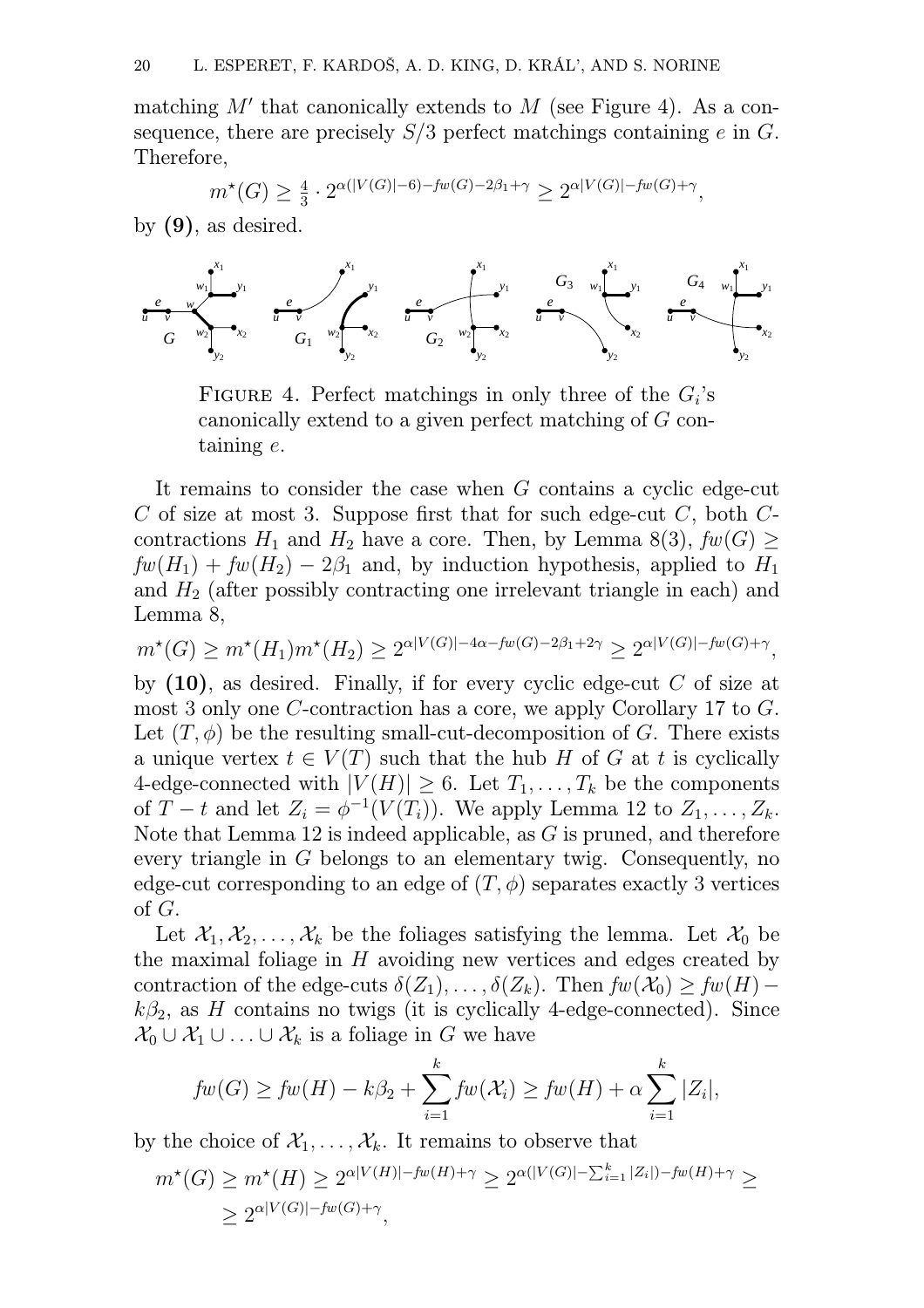by the above.  $\Box$ 

## 6. Concluding remarks

6.1. Improving the bound. We expect that the bound in Theorem 1 can be improved at the expense of more careful case analysis. In particular, it is possible to improve the bound on the length of the path in Corollary 22. We have chosen not to do so in an attempt to keep the argument as short and linear as possible.

In [2] it is shown that for some constant  $c > 0$  and every integer n there exists a cubic bridgeless graph on at least  $n$  vertices with at most  $c2^{n/17.285}$  perfect matchings.

6.2. Number of perfect matchings in  $k$ -regular graphs. In [11, Conjecture 8.1.8] the following generalization of the conjecture considered in this paper is stated. A graph is said to be matching-covered if every edge of it belongs to a perfect matching.

**Conjecture 25.** For  $k \geq 3$  there exist constants  $c_1(k), c_2(k) > 0$  such that every k-regular matching covered graph contains at least

$$
c_2(k)c_1(k)^{|V(G)|}
$$

perfect matchings. Furthermore,  $c_1(k) \rightarrow \infty$  as  $k \rightarrow \infty$ .

While our proof does not seem to extend to the proof of this conjecture, the following weaker statement can be deduced from Theorem 1. We are grateful to Paul Seymour for suggesting the idea of the following proof.

**Theorem 26.** Let G be a k-regular  $(k-1)$ -edge-connected graph on n vertices for some  $k \geq 4$ . Then

$$
\log_2 m(G) \ge (1 - \frac{1}{k})(1 - \frac{2}{k})\frac{n}{3656}.
$$

*Proof.* Let w be an edge-weighting of G assigning weight  $1/k$  to every edge. It is easy to deduce from Theorem 3 that  $\mathbf{w} \in \mathcal{PMP}(G)$ . Let  $\mathbf{M}_{\mathbf{w}}$  be a random variable in  $\mathcal{M}(G)$  corresponding to **w**. We choose a triple of perfect matchings of G as follows. Let  $M_1 \in \mathcal{M}(G)$  be arbitrary. We have

$$
\mathbb{E}[|\mathbf{M}_{\mathbf{w}} \cap M_1|] = \frac{n}{2k}.
$$

Therefore we can choose  $M_2 \in \mathcal{M}(G)$  so that  $|M_2 \cap M_1| \leq \frac{n}{2k}$ . Let  $Z \subseteq V(G)$  be the set of vertices not incident with an edge of  $M_1 \cap M_2$ . Then  $|Z| \geq (1 - \frac{1}{k})$  $(\frac{1}{k}) n$ . For each  $v \in Z$  we have

$$
\Pr[\mathbf{M}_{\mathbf{w}} \cap \delta(\{v\}) \cap (M_1 \cup M_2) = \emptyset] = 1 - \frac{2}{k}.
$$

Therefore the expected number of vertices whose three incident edges are in  $\mathbf{M}_{\mathbf{w}}$ ,  $M_1$  and  $M_2$  respectively, is at least  $(1-\frac{1}{k})$  $(\frac{1}{k})(1 - \frac{2}{k})$  $\frac{2}{k}$  ) n. It follows that we can choose  $M_3 \in \mathcal{M}(G)$  so that the subgraph  $G'$  of  $G$ with  $E(G') = M_1 \cup M_2 \cup M_3$  has at least  $(1 - \frac{1}{k})$  $(\frac{1}{k})(1-\frac{2}{k})$  $\frac{2}{k}$ ) *n* vertices of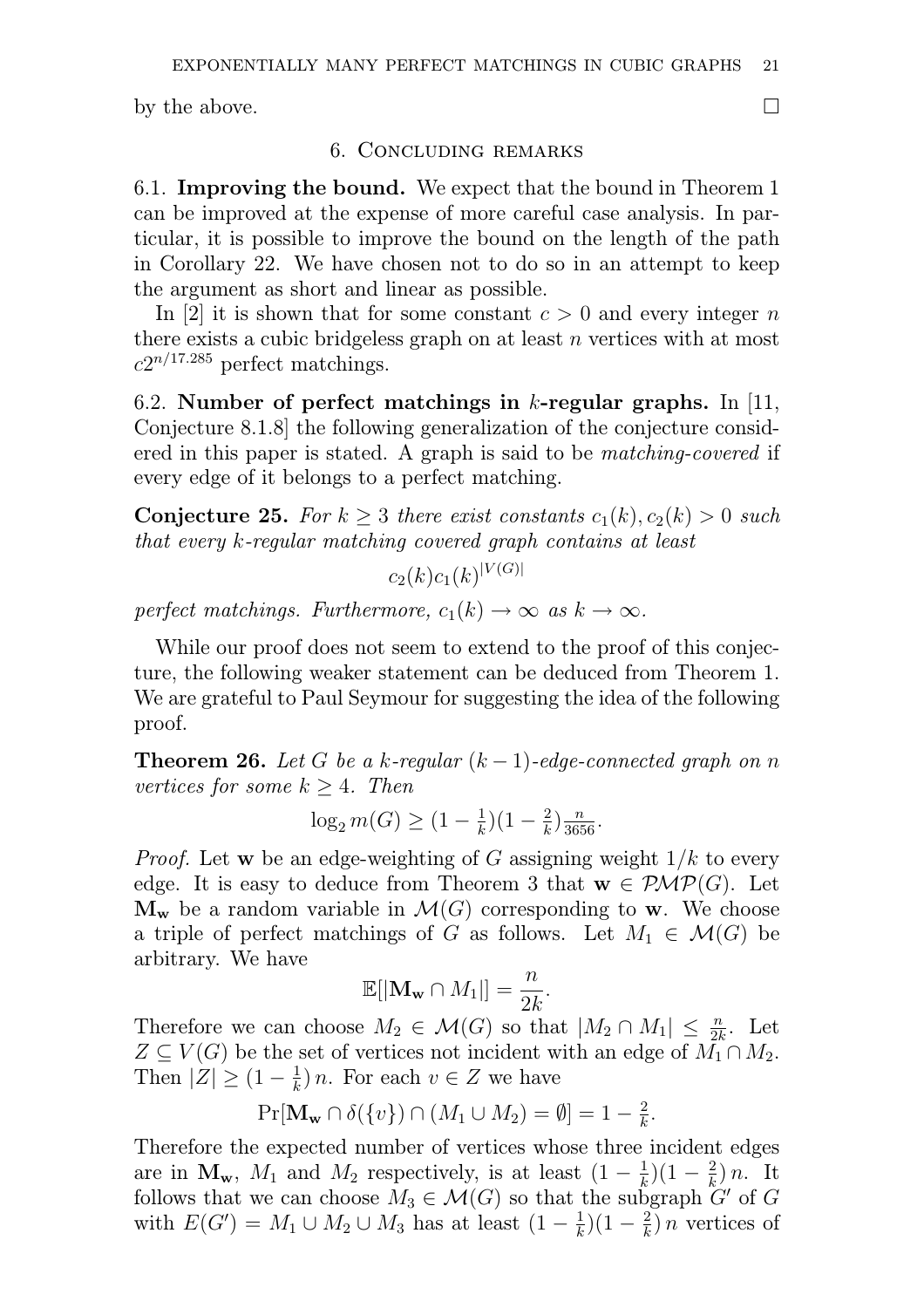degree three. Note that  $G'$  is by definition matching-covered. It follows that the only bridges in  $G'$  are edges joining pairs of vertices of degree one. Let  $G''$  be obtained from  $G'$  by deleting vertices of degree one and replacing by an edge every maximal path in which all the internal vertices have degree two. The graph  $G''$  is cubic and bridgeless and therefore by Theorem 1 we have

$$
\log_2 m(G) > \log_2 m(G') \ge \log_2 m(G'') \ge \frac{1}{3656} |V(G'')| \ge (1 - \frac{1}{k})(1 - \frac{2}{k})\frac{n}{3656},
$$

as desired.  $\Box$ 

#### **REFERENCES**

- [1] M. Chudnovsky and P. Seymour, Perfect matchings in planar cubic graphs, Combinatorica, to appear.
- [2] M. Cygan, M. Pilipczuk and R. Škrekovski, A bound on the number of perfect matchings in klee-graphs, preprint.
- [3] J. Edmonds, *Maximum matching and a polyhedron with*  $(0, 1)$ -vertices, J. Res. Nat. Bur. Standards B 69 (1965), 125–130.
- [4] J. Edmonds, L. Lovász, W. R. Pulleyblank, Brick decompositions and the matching rank of graphs, Combinatorica 2 (1982), 247–274.
- [5] L. Esperet, D. Král', F. Kardoš, A superlinear bound on the number of perfect matchings in cubic bridgeless graphs, manuscript (2010).
- [6] L. Esperet, D. Král', P. Škoda, and R. Škrekovski, An improved linear bound on the number of perfect matchings in cubic graphs, European J. Combin., 31 (2010), 1316–1334.
- [7] W. Imrich, *Explicit construction of regular graphs without short cycles*, Combinatorica 4 (1984), 53–59.
- [8] F. Kardoš, D. Král', J. Miškuf, and J.-S. Sereni, Fullerene graphs have exponentially many perfect matchings, J. Math. Chem.  $46$  (2009), 443–447.
- [9] D. Král', J.-S. Sereni, and M. Stiebitz, A new lower bound on the number of perfect matchings in cubic graphs, SIAM J. Discrete Math. 23 (2009), 1465– 1483.
- [10] M. Laurent and L. Schrijver, On Leonid Gurvits' proof for permanents, Amer. Math. Monthly 117(10) (2010), 903–911.
- [11] L. Lovász and M. D. Plummer, Matching theory, Elsevier Science, Amsterdam, 1986.
- [12] D. Naddef, Rank of maximum matchings in a graph, Math. Programming 22 (1982), 52–70.
- [13] J. Plesník, Connectivity of regular graphs and the existence of 1-factors, Mat. Časopis Sloven. Akad. Vied 22 (1972), 310–318.
- [14] J. Petersen, Die Theorie der regulären graphs, Acta Math. 15 (1891), 193–220.
- [15] A. Schrijver, Counting 1-factors in regular bipartite graphs, J. Combin. Theory Ser. B 72 (1998), 122–135.
- [16] L. Valiant, The complexity of computing the permanent, Theor. Comput. Sci. 8 (1979), 189–201.
- [17] M. Voorhoeve, A lower bound for the permanents of certain  $(0, 1)$ -matrices, Nederl. Akad. Wetensch. Indag. Math. 41 (1979), 83–86.